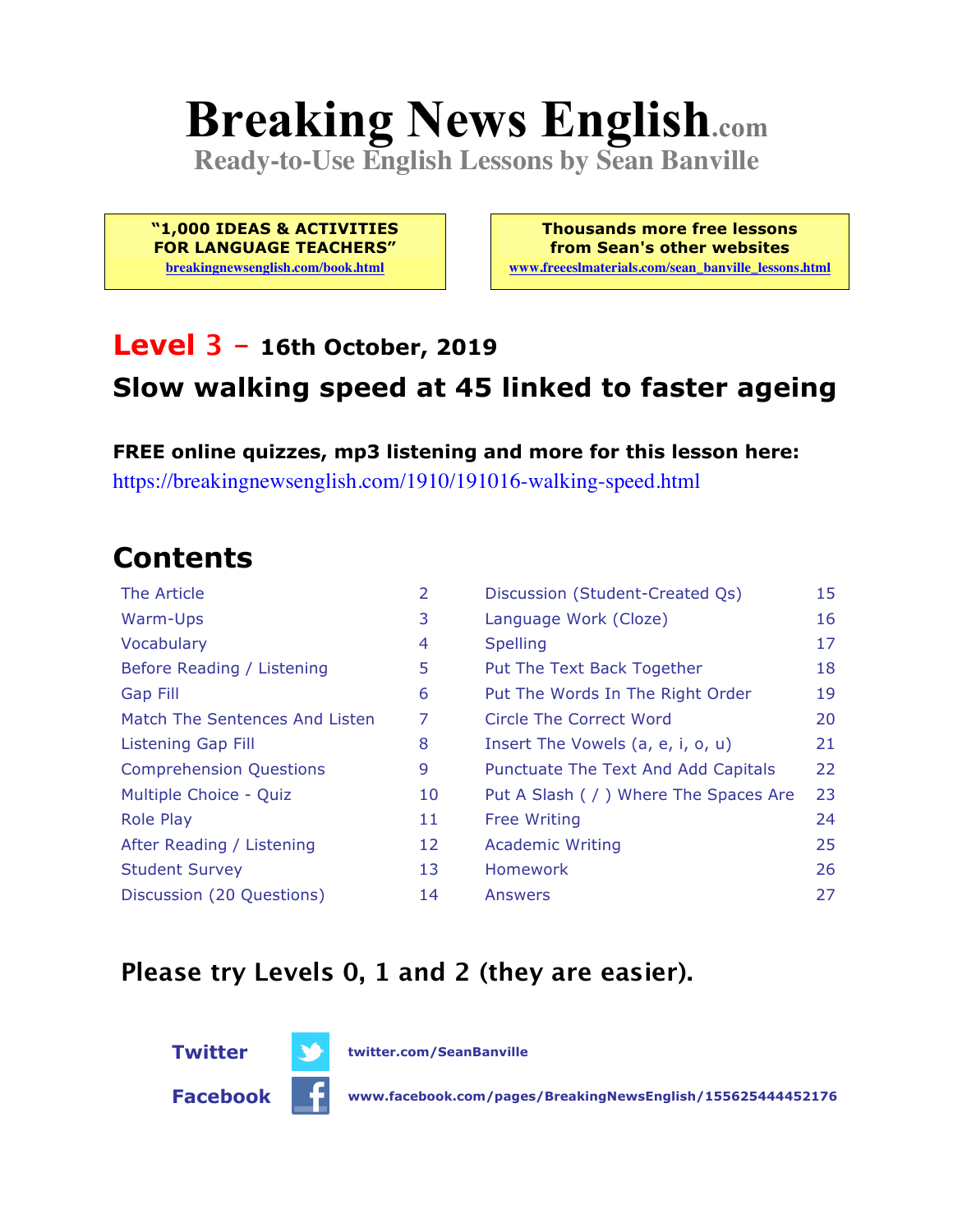### **THE ARTICLE**

From https://breakingnewsenglish.com/1910/191016-walking-speed.html

New research shows that people who walk more slowly at the age of 45 may be more likely to age faster. Scientists said that slower walkers who are in their forties and fifties could get older more quickly than faster walkers. This ageing could be both physically and mentally. The scientists said walking speed could help doctors understand more about the agerelated health problems that people have. Doctors already knew that older people who walked slowly were more likely to have health problems. They wanted to find out if this was the same for younger people. Researcher Terrie Moffitt said: "Doctors know that slow walkers in their 70s and 80s tend to die sooner than fast walkers their same age."

The researchers conducted a study and looked at test data of 904 people. The people in the tests had medical records of health checks from throughout their lives. For some participants, these records went back to when they were three years old. The researchers used data on the intelligence of the participants. They looked at how quickly people could calculate things and how good their memory was. They also did tests on the participants at different walking speeds. The scientists asked the participants to say the alphabet while walking at a normal speed and fast speed. They scanned the participants' brains and found that people who walked more slowly showed less brain activity while saying the alphabet.

Sources: https://www.**medicalnewstoday.com**/articles/326648.php https://**medicalxpress.com**/news/2019-10-slower-walkers-older-brains-bodies.html https://news.**sky.com**/story/how-fast-do-you-walk-new-warning-about-being-a-slow-walker-11833595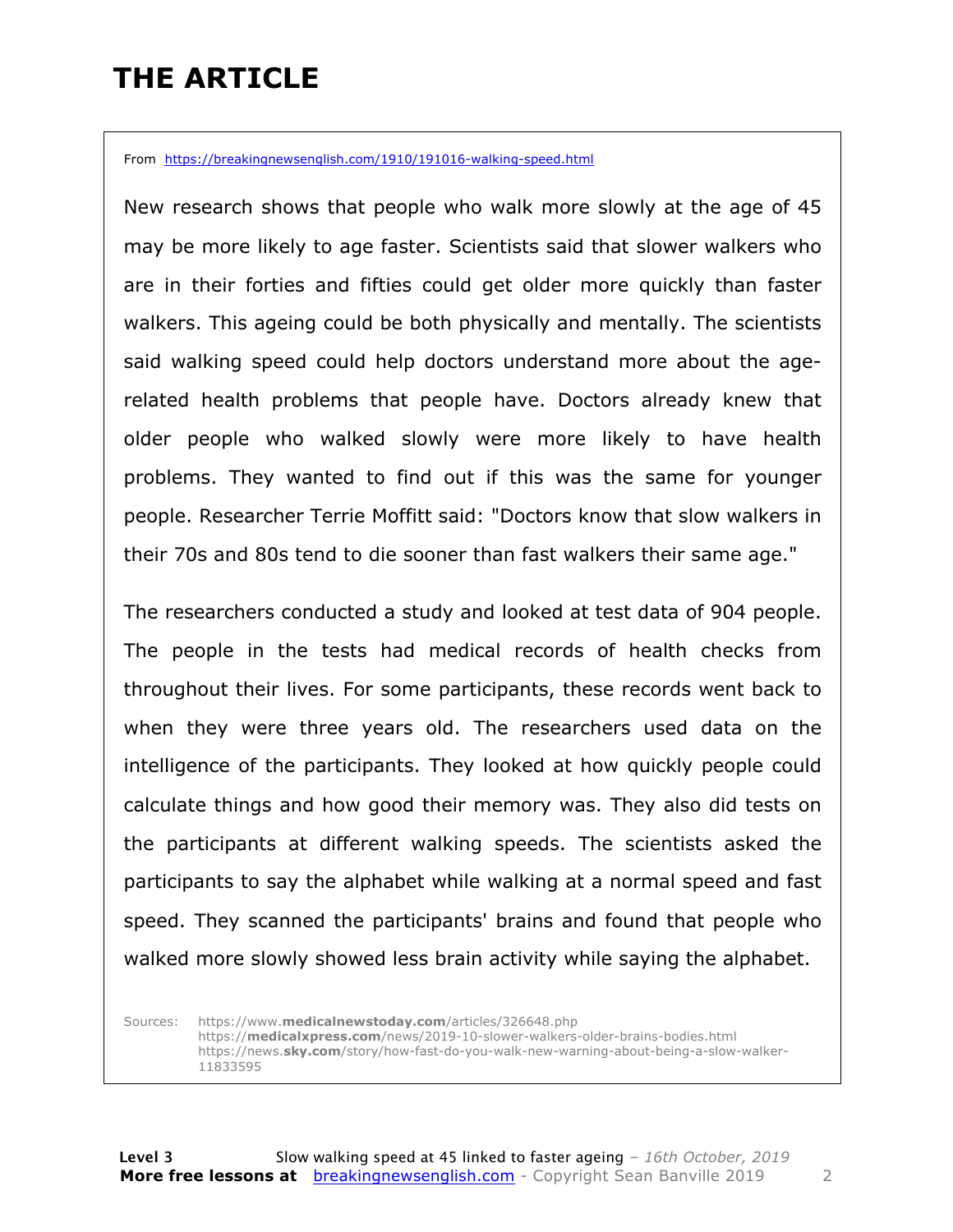#### **WARM-UPS**

**1. WALKING SPEED:** Students walk around the class and talk to other students about walking speed. Change partners often and share your findings.

**2. CHAT:** In pairs / groups, talk about these topics or words from the article. What will the article say about them? What can you say about these words and your life?

research / age / walkers / fifties / physically / mentally / health / problems / age / test / data / medical / participants / intelligence / memory / normal speed / alphabet

Have a chat about the topics you liked. Change topics and partners frequently.

**3. EXERCISE:** Students A **strongly** believe walking is the best exercise; Students B **strongly** believe it isn't. Change partners again and talk about your conversations.

**4. AGE:** What are the best exercises for people to do at these ages? Why? Complete this table with your partner(s). Change partners often and share what you wrote.

| People in their | <b>The Best Exercise</b> | Why? |
|-----------------|--------------------------|------|
| teens           |                          |      |
| 20s             |                          |      |
| 40s             |                          |      |
| 60s             |                          |      |
| 80s             |                          |      |
| early 100s      |                          |      |

**5. RESEARCH:** Spend one minute writing down all of the different words you associate with the word "research". Share your words with your partner(s) and talk about them. Together, put the words into different categories.

**6. HEALTH PROBLEMS:** Rank these with your partner. Put the best worst health problems for older people at the top. Change partners often and share your rankings.

- hearing loss
- bad back
- joint pains
- memory loss
- heart problems
- wrinkles
- high blood pressure
- incontinence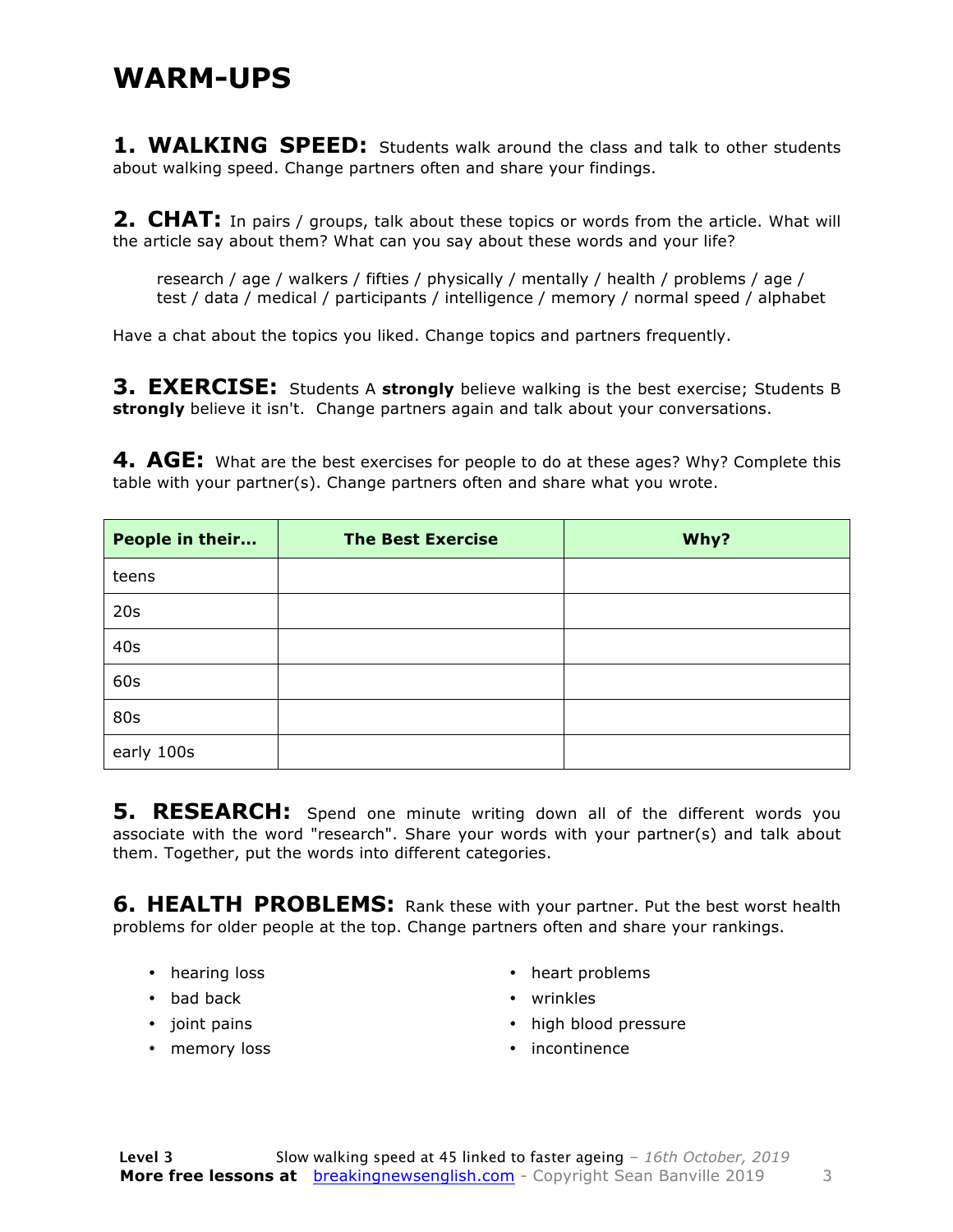### **VOCABULARY MATCHING**

#### **Paragraph 1**

| 1.  | likely       | a. | How fast something or someone moves.                                         |
|-----|--------------|----|------------------------------------------------------------------------------|
| 2.  | ageing       | b. | About the body.                                                              |
| 3.  | physically   | c. | The process of growing old.                                                  |
| 4.  | mentally     | d. | Happening earlier or before something else.                                  |
| 5.  | speed        | e. | Might happen or be true; probable.                                           |
| 6.  | tend         | f. | About the brain and the mind.                                                |
| 7.  | sooner       | g. | Usually behave in a particular way.                                          |
|     | Paragraph 2  |    |                                                                              |
| 8.  | data         | h. | A person who takes part in something.                                        |
| 9.  | medical      | i. | Find the number of something using maths.                                    |
| 10. | throughout   | j. | The part of the brain that remembers things<br>and stores information.       |
| 11. | participants | k. | About medicine and body health, or the<br>treatment of illness and injuries. |
| 12. | memory       | Ι. | A set of letters from A to Z.                                                |
| 13. | calculate    | m. | Information, facts and statistics.                                           |
| 14. | alphabet     | n. | From the beginning to the end of an event<br>or period of time.              |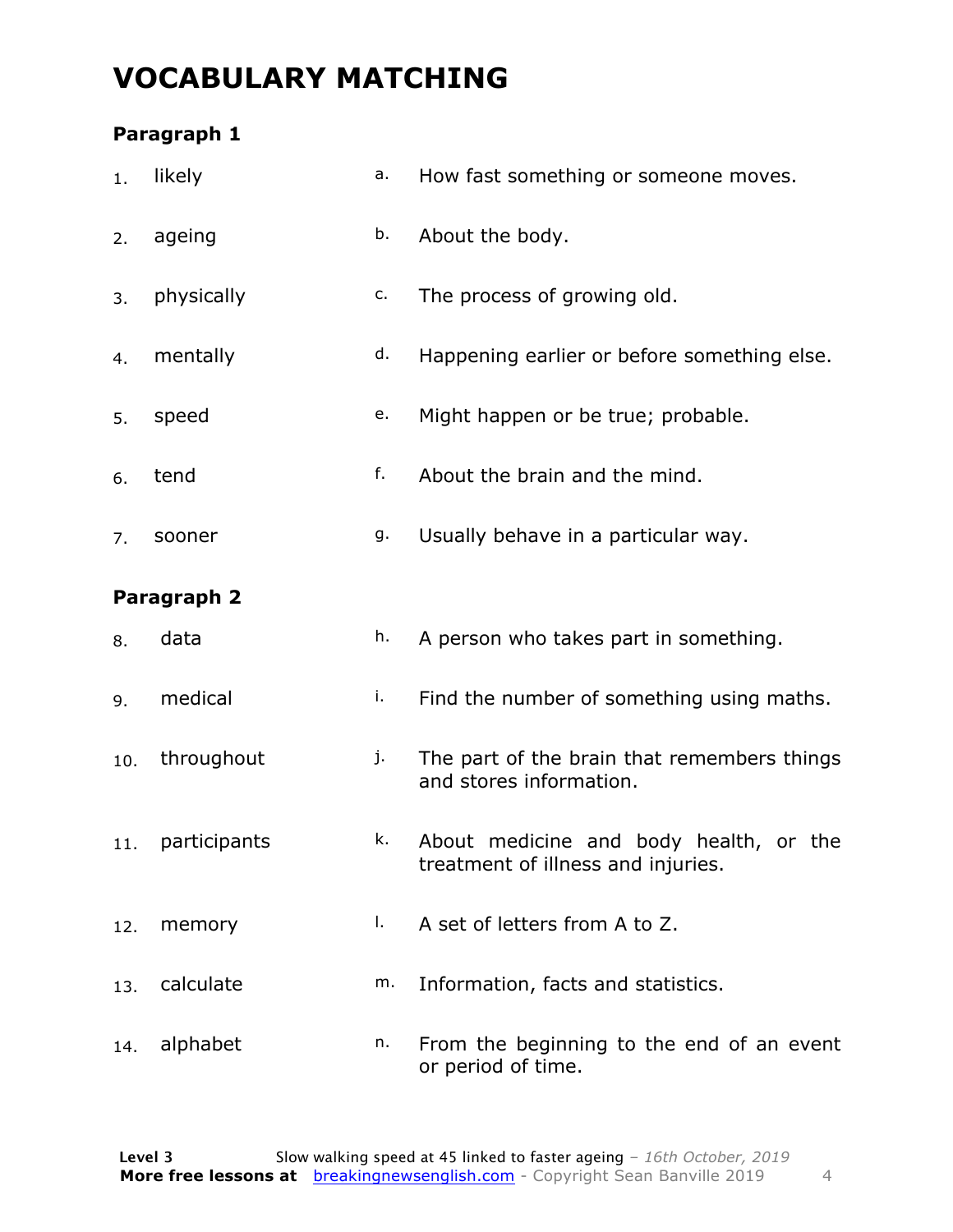### **BEFORE READING / LISTENING**

From https://breakingnewsenglish.com/1910/191016-walking-speed.html

#### **1. TRUE / FALSE:** Read the headline. Guess if a-h below are true (T) or false (F).

- a. The article said all 45-year-olds should walk faster. **T / F**
- b. The article said 50-year-olds walk faster than 40-year-olds. **T / F**
- c. The article said walking speed helps doctors understand health problems. **T / F**
- d. The article said slow 70-year-olds die sooner than fast 80-year-olds. **T / F**
- e. Researchers looked at data on 904 people. **T / F**
- f. Some participants in the study had health records from the age of three. **T / F**
- g. Researchers checked how well people could remember how to walk. **T / F**
- h. People in the study had to say the alphabet backwards. **T / F**

#### **2. SYNONYM MATCH:** (The words in **bold** are from the news article.)

- **1. likely**
- **2. faster**
- **3. understand**
- **4. problems**
- **5. sooner**
- **6. conducted**
- **7. throughout**
- **8. intelligence**
- **9. speed**
- **10. found**
- a. carried out
- b. earlier
- c. discovered
- d. quicker
- e. brain power
- f. difficulties
- g. probable
- h. pace
- i. know
- j. for the whole of

#### **3. PHRASE MATCH:** (Sometimes more than one choice is possible.)

- 1. people who walk more
- 2. This ageing could be both physically
- 3. more likely to
- 4. find out if this was
- 5. tend
- 6. looked at test data
- 7. medical
- 8. the intelligence of
- 9. while walking at
- 10. while saying
- a. the alphabet
- b. the same
- c. of 904 people
- d. and mentally
- e. the participants
- f. have health problems
- g. a normal speed
- h. records
- i. to die sooner
- j. slowly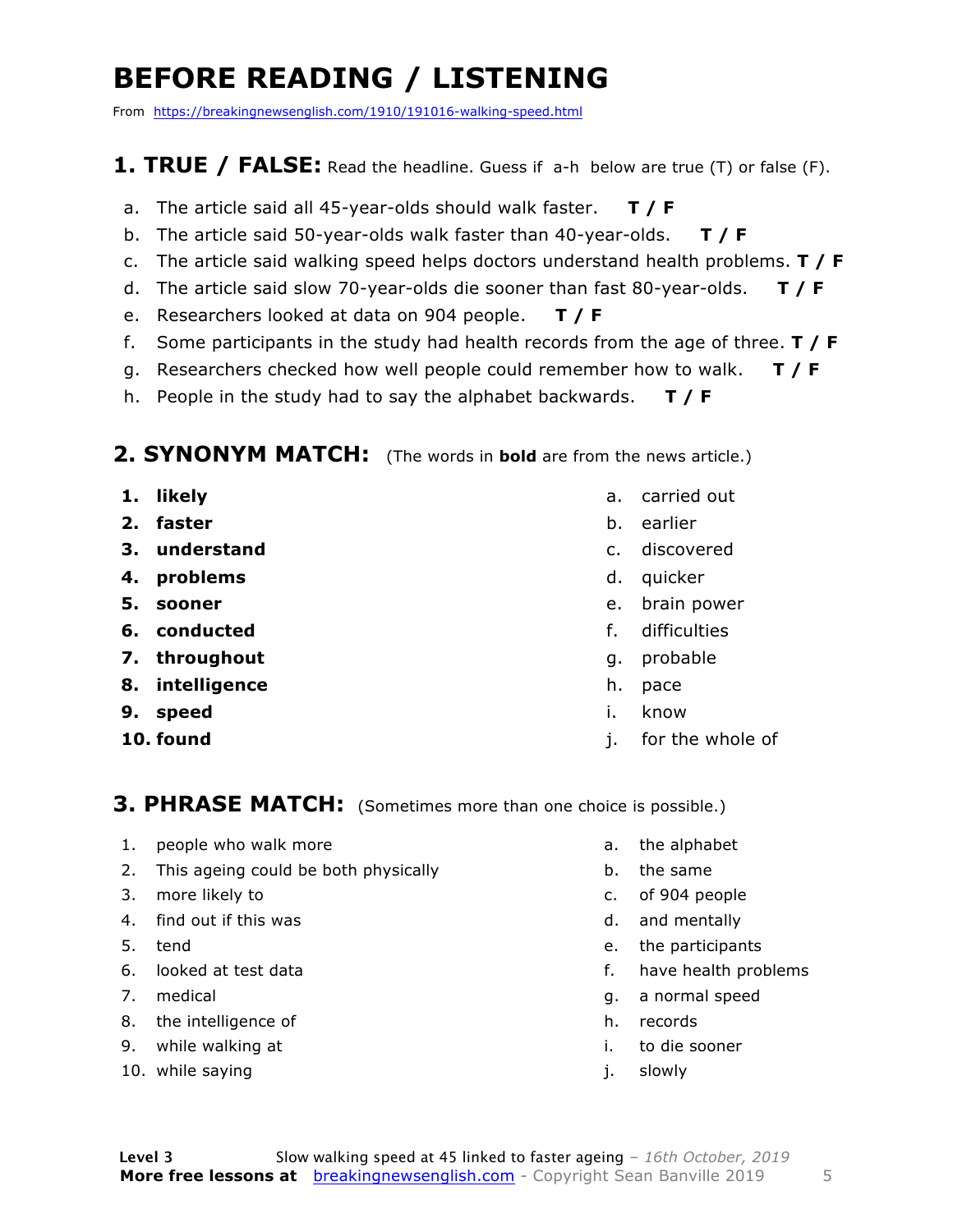### **GAP FILL**

From https://breakingnewsenglish.com/1910/191016-walking-speed.html

New research shows that people who walk more slowly at the  $(1)$  \_\_\_\_\_\_\_\_\_\_\_\_\_\_\_ of 45 may be more likely to age faster. Scientists said that slower walkers who are in their (2) \_\_\_\_\_\_\_\_\_\_\_\_ and fifties could get older more quickly than faster walkers. This ageing could be (3) \_\_\_\_\_\_\_\_\_\_\_\_ physically and mentally. The (4) \_\_\_\_\_\_\_\_\_\_\_\_\_\_\_ said walking speed could help doctors (5) \_\_\_\_\_\_\_\_\_\_\_\_ more about the age-related health problems that people have. Doctors already (6) \_\_\_\_\_\_\_\_\_\_\_\_ that older people who walked slowly were more likely to have health problems. They wanted to find out if this was the (7) \_\_\_\_\_\_\_\_\_\_\_\_ for younger people. Researcher Terrie Moffitt said: "Doctors know that slow walkers in their 70s and 80s (8) \_\_\_\_\_\_\_\_\_\_\_\_ to die sooner than fast walkers their same age." *knew forties tend scientists age same both understand*

The researchers conducted a study and looked at  $(9)$  \_\_\_\_\_\_\_\_\_\_\_\_\_\_\_\_\_ data of 904 people. The people in the tests had medical records of health (10) \_\_\_\_\_\_\_\_\_\_\_\_ from throughout their lives. For some (11) \_\_\_\_\_\_\_\_\_\_\_\_, these records went back to when they were three years old. The researchers used data on the intelligence of the participants. They looked at how (12) \_\_\_\_\_\_\_\_\_\_\_\_ people could calculate things and how good their memory was. They also did tests on the participants at (13) \_\_\_\_\_\_\_\_\_\_\_\_ walking speeds. The scientists asked the participants to say the (14) \_\_\_\_\_\_\_\_\_\_\_\_ while walking at a normal speed and fast speed. They scanned the participants' (15) \_\_\_\_\_\_\_\_\_\_\_\_ and found that people who walked more slowly showed less brain activity while (16) \_\_\_\_\_\_\_\_\_\_\_\_\_\_\_ the alphabet. *quickly checks alphabet saying test different brains participants*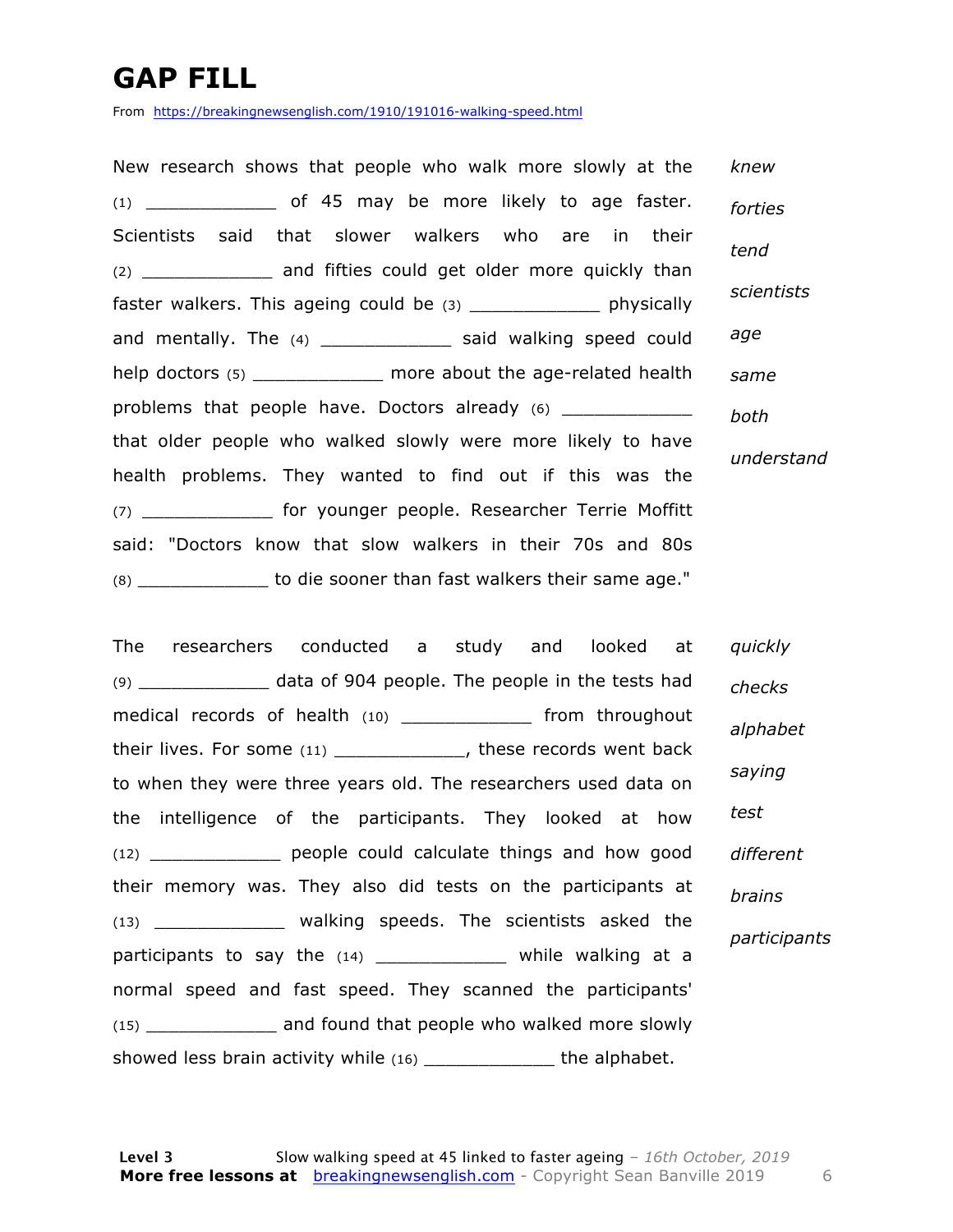#### **LISTENING – Guess the answers. Listen to check.**

From https://breakingnewsenglish.com/1910/191016-walking-speed.html

| 1) This ageing could be both physically _______<br>a. and mental                                                                                 |
|--------------------------------------------------------------------------------------------------------------------------------------------------|
| b. end mentally<br>c. end mental<br>d. and mentally                                                                                              |
| 2) walking speed could help doctors understand more about the age- sum problems<br>a. reacted health<br>b. related health<br>c. real late health |
| d. relates health<br>3) people who walked slowly were more likely to have _______                                                                |
| a. healthy problems<br>b. wealth problems<br>c. wealthy problems<br>d. health problems                                                           |
| 4) They wanted to find out if this was the same for _______                                                                                      |
| a. younger people                                                                                                                                |
| b. young people<br>c. yearning people                                                                                                            |
| d. young are people                                                                                                                              |
| 5) Doctors know that slow walkers in their 70s and 80s ______ sooner<br>a. fend to die                                                           |
| b. tend to die<br>c. send to die                                                                                                                 |
| d. mend to die                                                                                                                                   |
| 6) The researchers conducted a study and looked at test ______ people                                                                            |
| a. data off 904<br>b. data oft 904                                                                                                               |
| c. data aft 904                                                                                                                                  |
| d. data of 904                                                                                                                                   |
| 7) people in the tests had medical records of health checks from _______ lives<br>a. thorough out their                                          |
| b. threw out their                                                                                                                               |
| c. throughout their                                                                                                                              |
| d. thrown out their<br>8) The researchers used data on the intelligence ______                                                                   |
| a. oaf the participants                                                                                                                          |
| b. off the participants                                                                                                                          |
| c. of the participants<br>d. if the participants                                                                                                 |
| 9) They also did tests on the participants at different ______                                                                                   |
| a. walk in speeds                                                                                                                                |
| b. walk in speed                                                                                                                                 |
| c. walking speedos<br>d. walking speeds                                                                                                          |
| 10) found that people who walked more slowly showed less ______                                                                                  |
| a. brainy activity                                                                                                                               |
| b. brain activity                                                                                                                                |
| c. brains activity                                                                                                                               |

d. brainless activity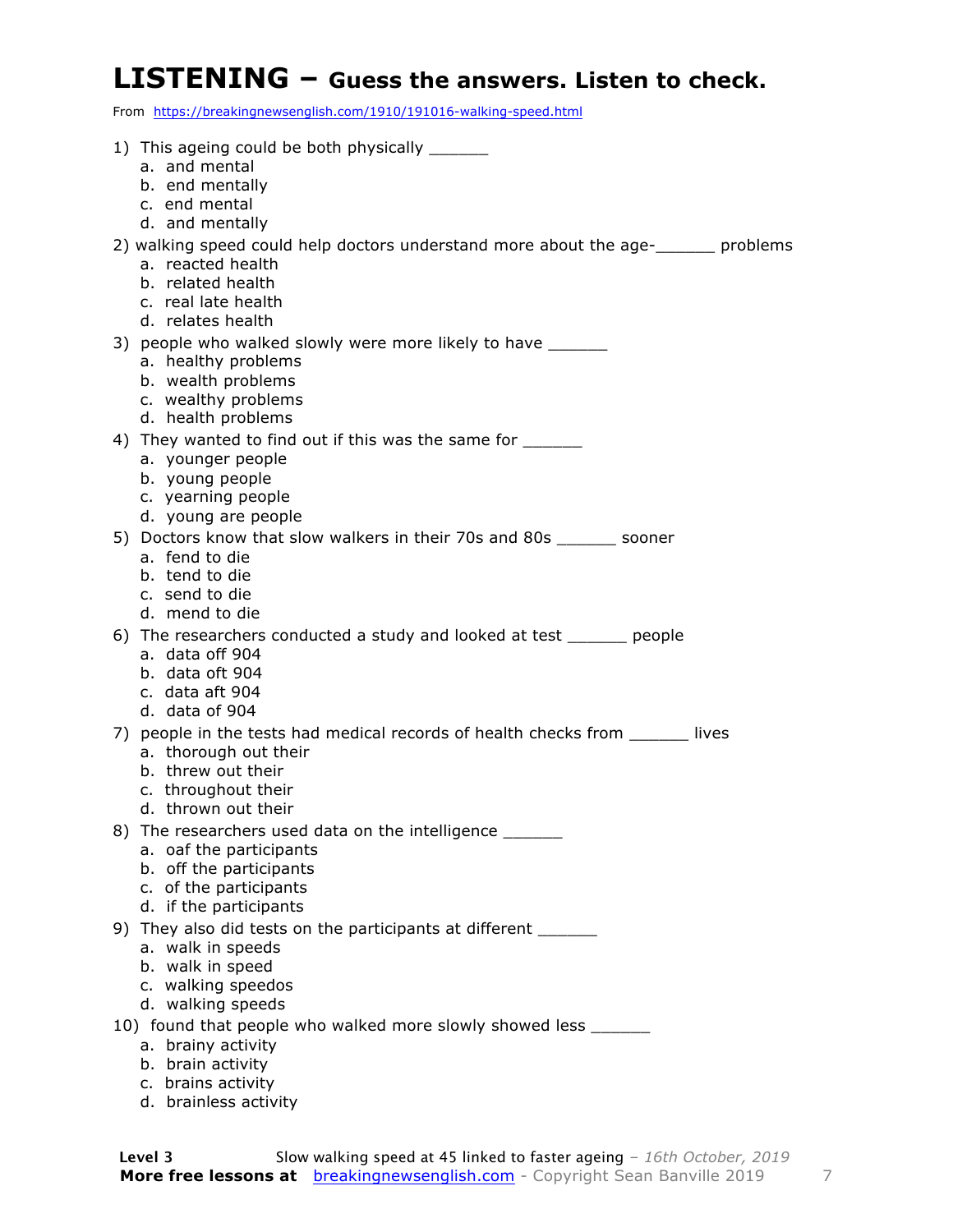#### **LISTENING – Listen and fill in the gaps**

From https://breakingnewsenglish.com/1910/191016-walking-speed.html

New research shows that people (1) \_\_\_\_\_\_\_\_\_\_\_\_\_\_\_\_\_\_\_\_\_\_\_\_\_ slowly at the age of 45 may be (2) age faster. Scientists said that slower walkers who are in their forties and fifties could get older more quickly than faster walkers. This ageing (3) \_\_\_\_\_\_\_\_\_\_\_\_\_\_\_\_\_\_\_ physically and mentally. The scientists said walking speed could help doctors understand more (4) and the health problems that people have. Doctors already knew that older people who walked slowly were more likely to have health problems. They wanted (5) The controller was settled if this was the same for younger people. Researcher Terrie Moffitt said: "Doctors know that slow walkers in their 70s and 80s (6) \_\_\_\_\_\_\_\_\_\_\_\_\_\_\_\_\_\_\_ sooner than fast walkers their same age."

The researchers conducted a study and looked  $(7)$  and  $(7)$ 904 people. The people in the tests had medical records of health checks from (8) The contract of the some participants, these records went back to when they were three years old. The researchers used data on the intelligence (9) \_\_\_\_\_\_\_\_\_\_\_\_\_\_\_\_\_\_\_\_\_\_\_\_\_. They looked at how quickly people could calculate things and how good (10) example the could calculate things and how good (10) did tests on the participants at different walking speeds. The scientists asked the participants to say the alphabet while walking at (11) \_\_\_\_\_\_\_\_\_\_\_\_\_\_\_\_\_\_\_ and fast speed. They scanned the participants' brains and found that people who walked more slowly (12) \_\_\_\_\_\_\_\_\_\_\_\_\_\_\_\_\_\_\_ activity while saying the alphabet.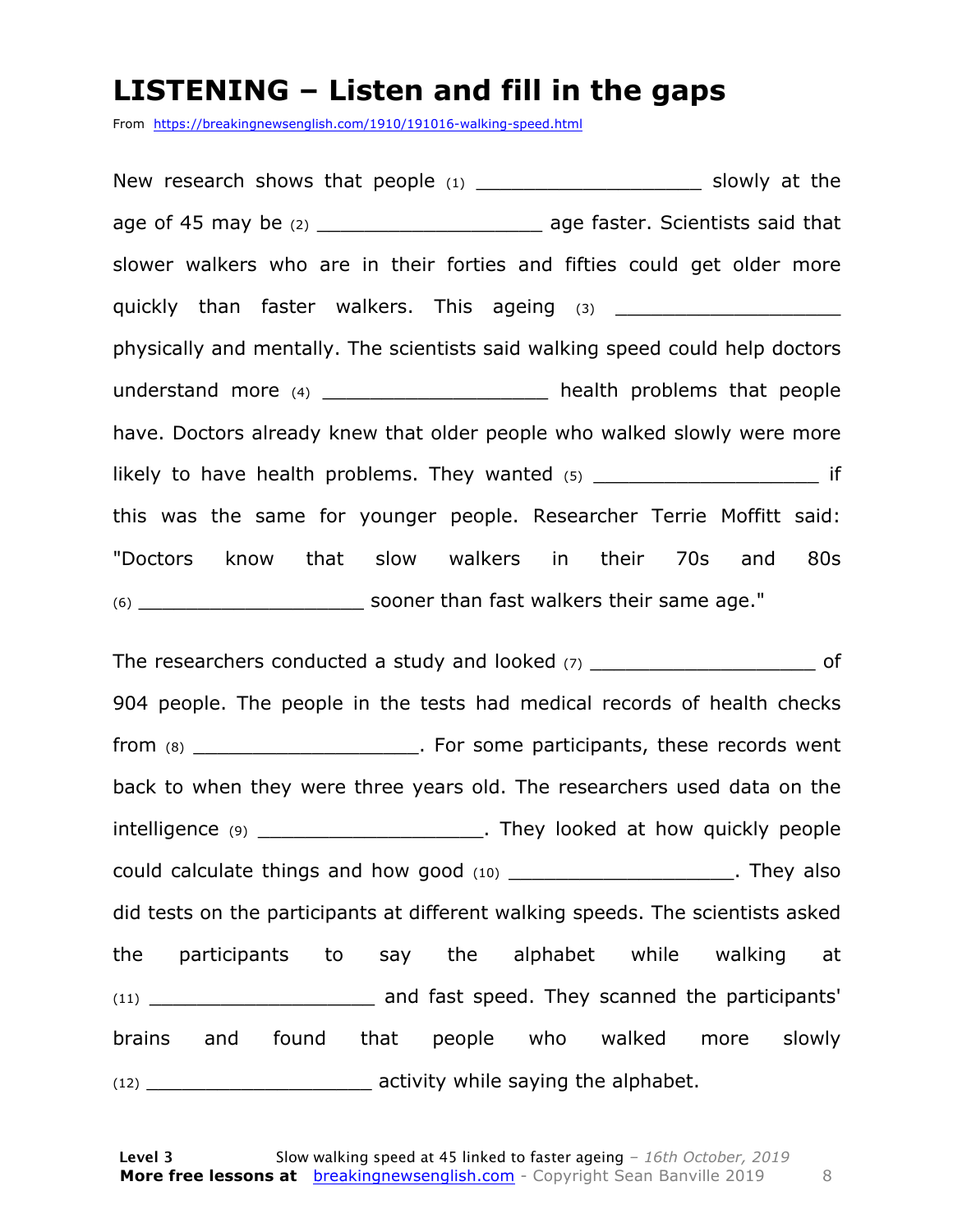### **COMPREHENSION QUESTIONS**

From https://breakingnewsenglish.com/1910/191016-walking-speed.html

- 1. What shows that slow-walking 45-year-olds could die earlier?
- 2. In what two ways could the ageing show itself?
- 3. Who does walking speed help to understand?
- 4. Who is Terrie Moffitt?
- 5. What two age groups were mentioned by Terrie Moffitt?
- 6. How many people did researchers look at the data of?
- 7. From what age did some participants have medical records?
- 8. What did researchers look at what people could do?
- 9. What speeds did people have to walk at in the researchers' tests?
- 10. What did people have to say while they were walking?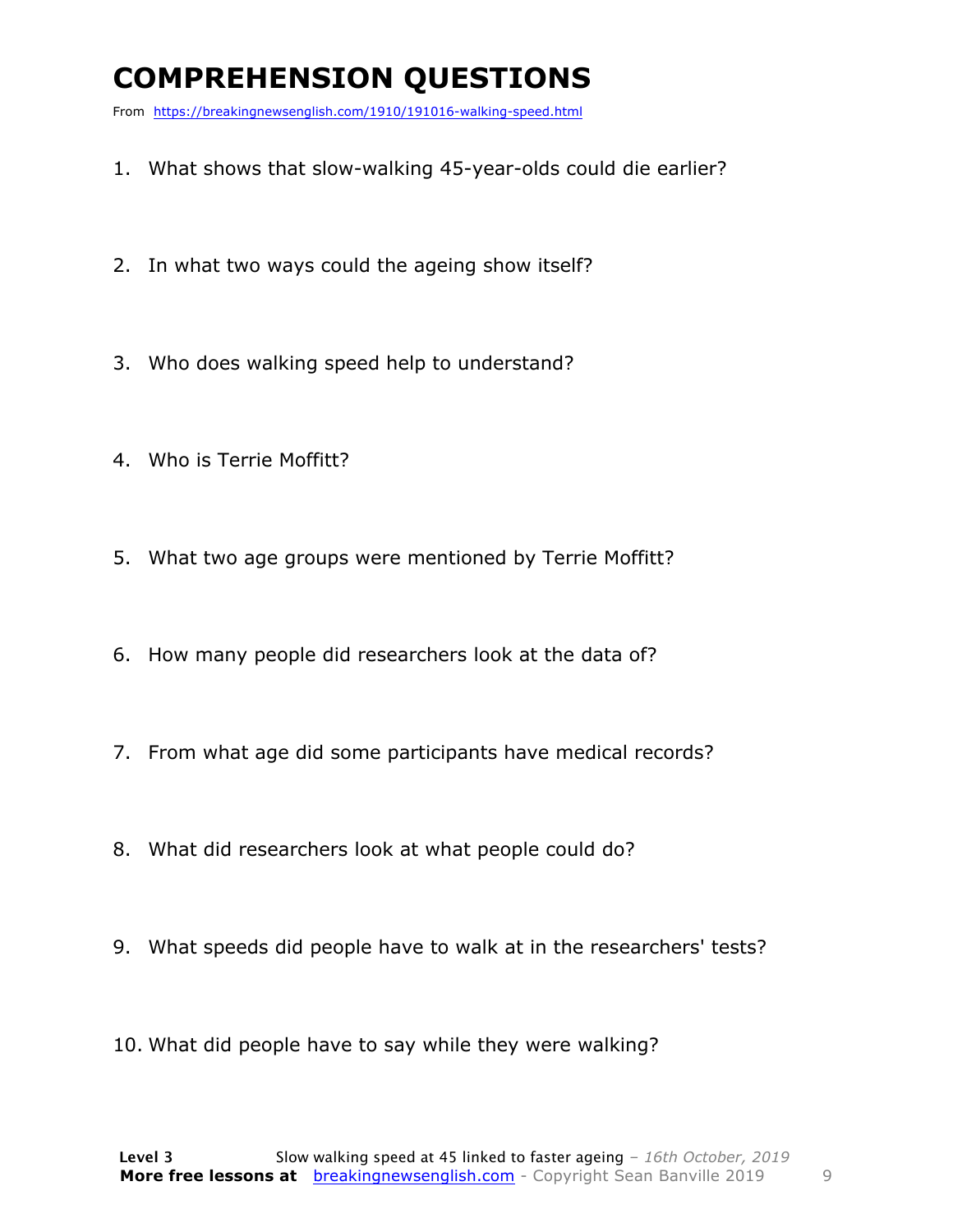### **MULTIPLE CHOICE - QUIZ**

From https://breakingnewsenglish.com/1910/191016-walking-speed.html

| 1) What shows that slow-walking                                                                              | 6) How many people did researchers                                                                                                               |
|--------------------------------------------------------------------------------------------------------------|--------------------------------------------------------------------------------------------------------------------------------------------------|
| 45-year-olds could die earlier?                                                                              | look at the data of?                                                                                                                             |
| a) a television                                                                                              | a) 904                                                                                                                                           |
| b) new research                                                                                              | b) 903                                                                                                                                           |
| c) the Internet                                                                                              | c) 902                                                                                                                                           |
| d) statistics                                                                                                | d) 901                                                                                                                                           |
| 2) In what two ways could the                                                                                | 7) From what age did some                                                                                                                        |
| ageing show itself?                                                                                          | participants have medical records?                                                                                                               |
| a) young and old                                                                                             | a)6                                                                                                                                              |
| b) now and then                                                                                              | b)5                                                                                                                                              |
| c) mentally and physically                                                                                   | c) $4$                                                                                                                                           |
| d) before and after                                                                                          | $d)$ 3                                                                                                                                           |
| 3) Who does walking speed help to                                                                            | 8) What did researchers look at what                                                                                                             |
| understand?                                                                                                  | people could do?                                                                                                                                 |
| a) researchers                                                                                               | a) spell                                                                                                                                         |
| b) old people                                                                                                | b) draw                                                                                                                                          |
| c) young people                                                                                              | c) calculate                                                                                                                                     |
| d) doctors                                                                                                   | d) learn a language                                                                                                                              |
| 4) Who is Terrie Moffitt?                                                                                    | 9) What speeds did people have to                                                                                                                |
| a) an old person                                                                                             | walk at in the researchers' tests?                                                                                                               |
| b) a researcher                                                                                              | a) slow and medium                                                                                                                               |
| c) a doctor                                                                                                  | b) slow and fast                                                                                                                                 |
| d) a young person                                                                                            | c) medium and fast                                                                                                                               |
| 5) What two age groups were                                                                                  | d) normal and fast                                                                                                                               |
| mentioned by Terrie Moffitt?<br>a) 70s and 80s<br>b) $60s$ and $70s$<br>c) $50s$ and $60s$<br>d) 80s and 90s | 10) What did people have to say<br>while they were walking?<br>a) the 12-times table<br>b) the alphabet<br>c) a poem<br>d) names of their family |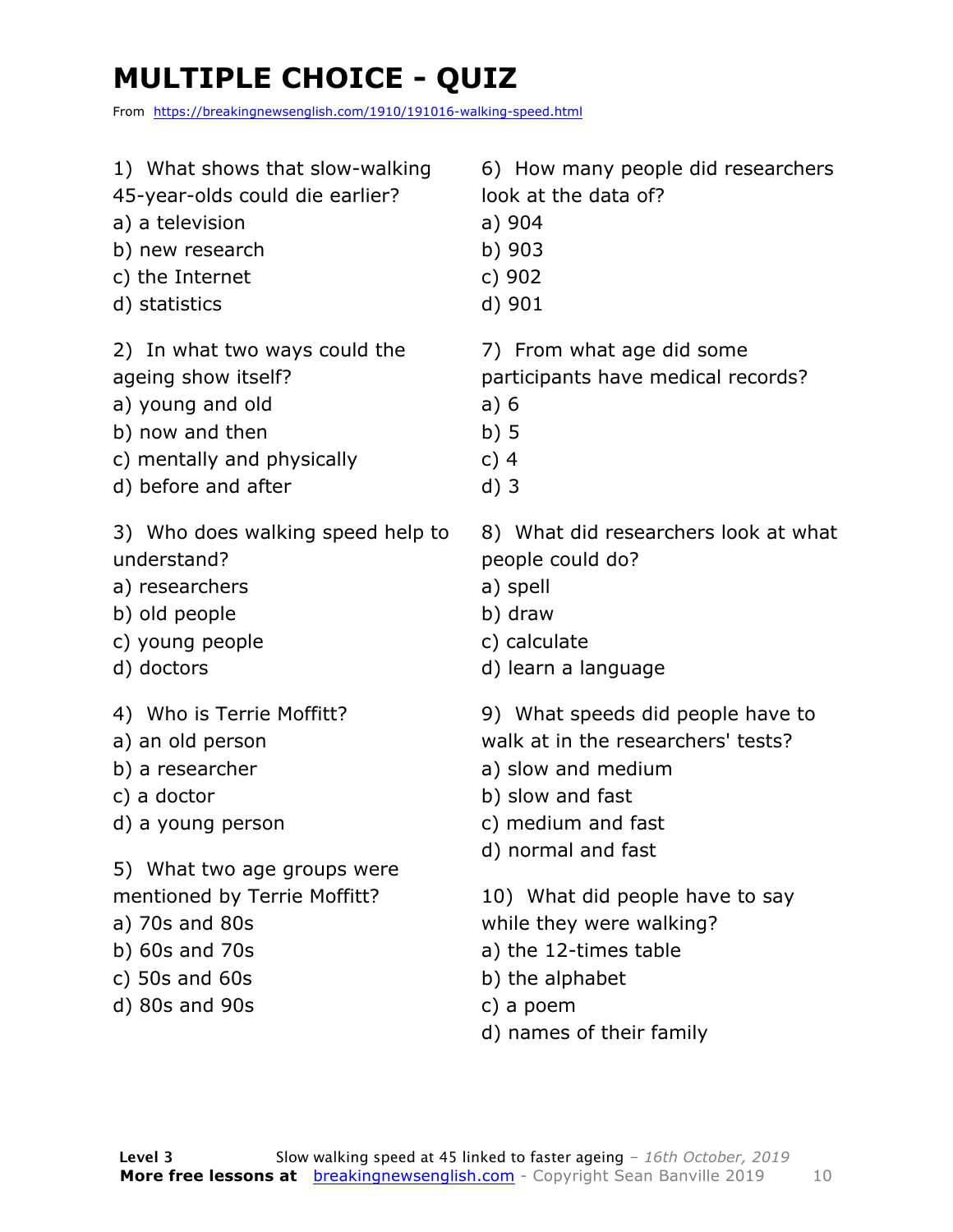### **ROLE PLAY**

From https://breakingnewsenglish.com/1910/191016-walking-speed.html

#### **Role A – Hearing Loss**

You think hearing loss is the worst health problem for older people. Tell the others three reasons why. Tell them why their problems aren't as bad. Also, tell the others which is the least worrying of these (and why): joint pain, high blood pressure or incontinence.

#### **Role B – Joint Pain**

You think joint pain is the worst health problem for older people. Tell the others three reasons why. Tell them why their problems aren't as bad. Also, tell the others which is the least worrying of these (and why): hearing loss, high blood pressure or incontinence.

#### **Role C – High Blood Pressure**

You think high blood pressure is the worst health problem for older people. Tell the others three reasons why. Tell them why their problems aren't as bad. Also, tell the others which is the least worrying of these (and why): joint pain, hearing loss or incontinence.

#### **Role D – Incontinence**

You think incontinence is the worst health problem for older people. Tell the others three reasons why. Tell them why their problems aren't as bad. Also, tell the others which is the least worrying of these (and why): joint pain, high blood pressure or hearing loss.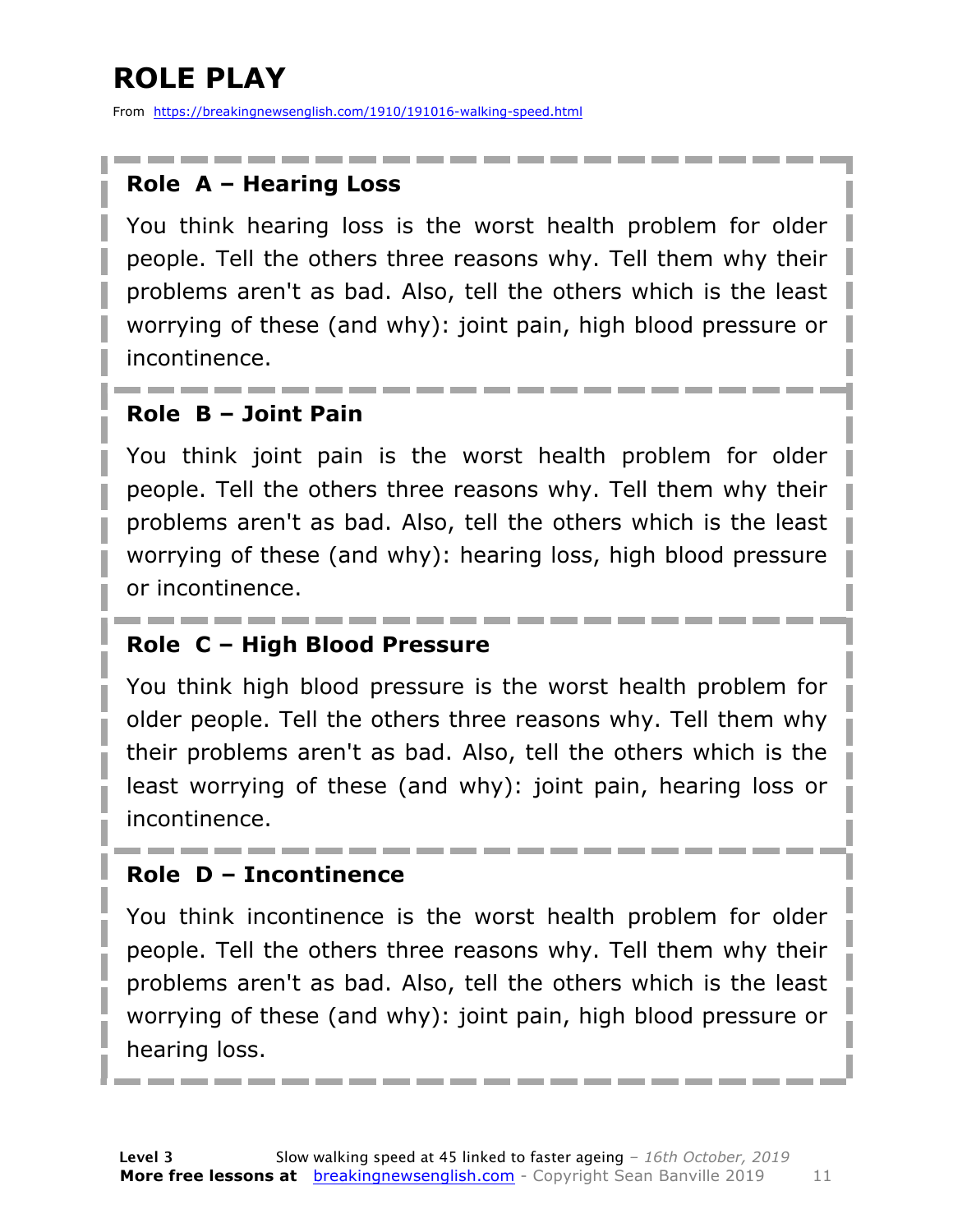## **AFTER READING / LISTENING**

From https://breakingnewsenglish.com/1910/191016-walking-speed.html

1. WORD SEARCH: Look in your dictionary / computer to find collocates, other meanings, information, synonyms … for the words 'age' and 'speed'.

| age | speed |
|-----|-------|
|     |       |
|     |       |
|     |       |

- Share your findings with your partners.
- Make questions using the words you found.
- Ask your partner / group your questions.

2. **ARTICLE OUESTIONS:** Look back at the article and write down some questions you would like to ask the class about the text.

- Share your questions with other classmates / groups.
- Ask your partner / group your questions.

**3. GAP FILL:** In pairs / groups, compare your answers to this exercise. Check your answers. Talk about the words from the activity. Were they new, interesting, worth learning…?

4. VOCABULARY: Circle any words you do not understand. In groups, pool unknown words and use dictionaries to find their meanings.

**5. TEST EACH OTHER:** Look at the words below. With your partner, try to recall how they were used in the text:

| • shows<br>• fifties<br>$\cdot$ help<br>• knew<br>$\cdot$ find<br>• sooner | • study<br>• throughout<br>$\cdot$ three<br>• calculate<br>• normal<br>less<br>$\bullet$ |
|----------------------------------------------------------------------------|------------------------------------------------------------------------------------------|
|----------------------------------------------------------------------------|------------------------------------------------------------------------------------------|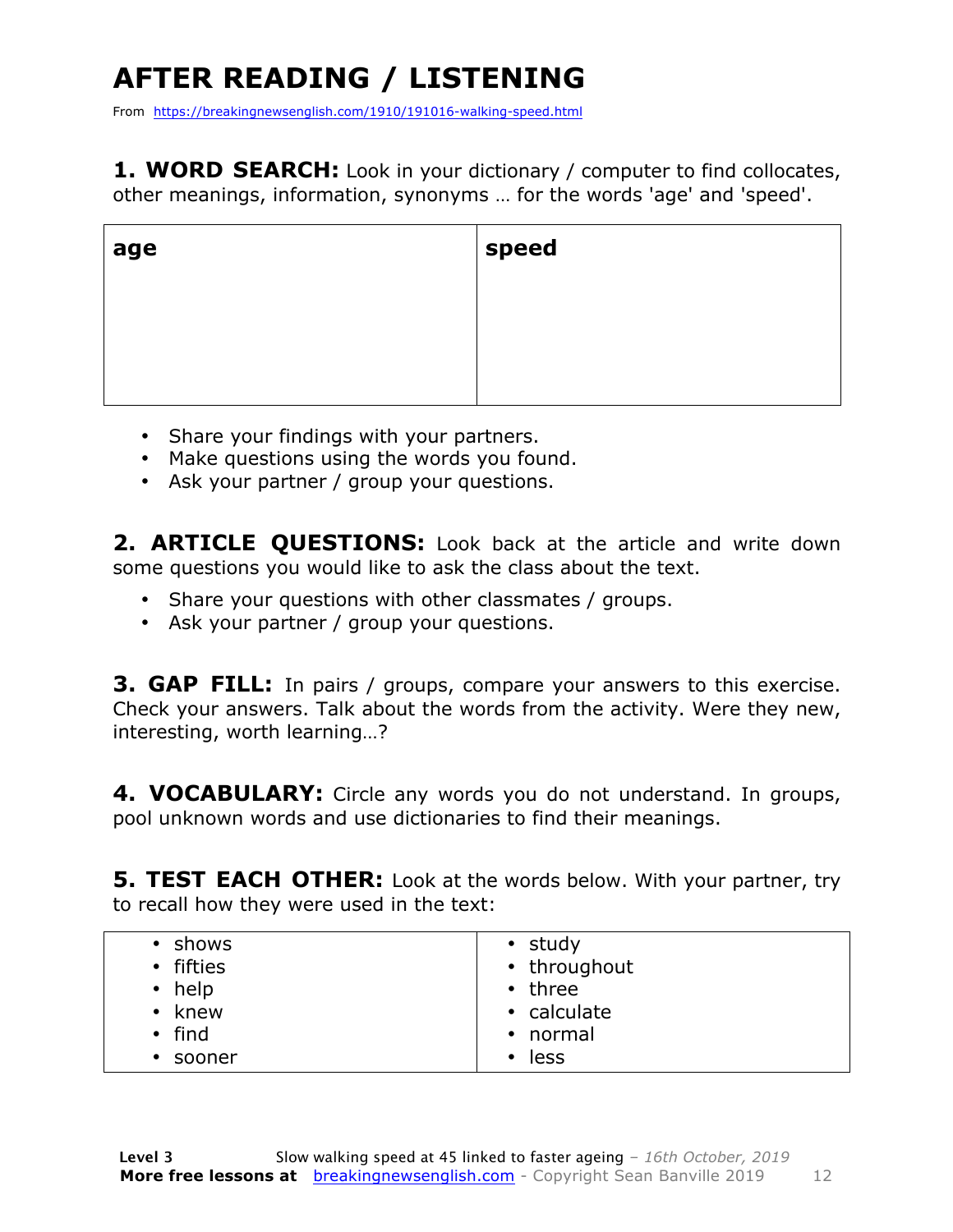### **WALKING SPEED SURVEY**

From https://breakingnewsenglish.com/1910/191016-walking-speed.html

Write five GOOD questions about walking speed in the table. Do this in pairs. Each student must write the questions on his / her own paper.

When you have finished, interview other students. Write down their answers.

|      | STUDENT 1 | STUDENT 2 | STUDENT 3 |
|------|-----------|-----------|-----------|
| Q.1. |           |           |           |
| Q.2. |           |           |           |
| Q.3. |           |           |           |
| Q.4. |           |           |           |
| Q.5. |           |           |           |

- Now return to your original partner and share and talk about what you found out. Change partners often.
- Make mini-presentations to other groups on your findings.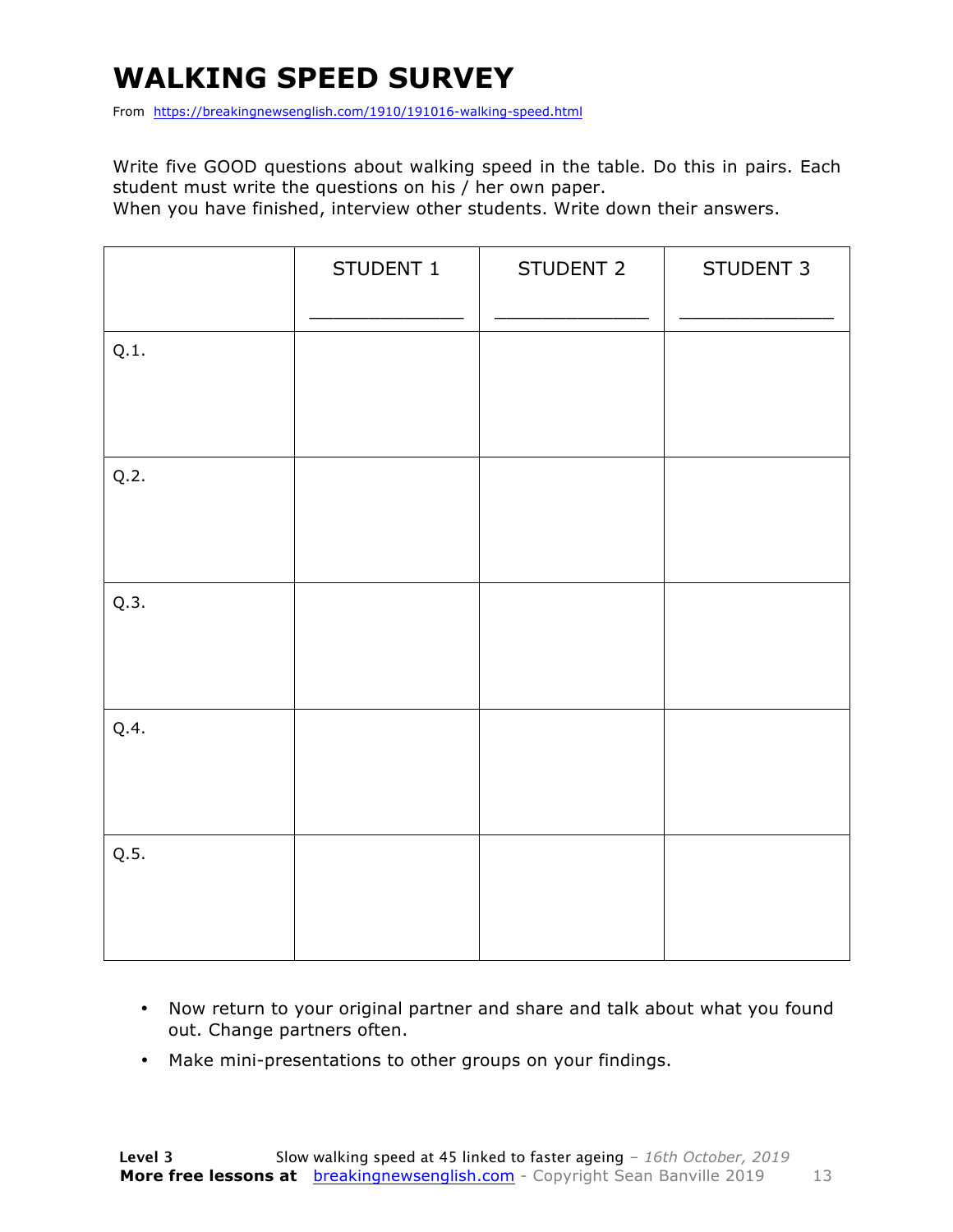### **WALKING SPEED DISCUSSION**

STUDENT A's QUESTIONS (Do not show these to student B)

- 1. What did you think when you read the headline?
- 2. What images are in your mind when you hear the word 'age'?
- 3. How would you describe your walking?
- 4. Why might slower walking be a sign of ageing?
- 5. Will you walk faster from now on?
- 6. How much walking do you do every day?
- 7. What are the benefits of walking?
- 8. Should we walk more to help the planet?
- 9. Are car drivers who walk less more likely to age faster?
- 10. How is walking good for your brain?

*Slow walking speed at 45 linked to faster ageing – 16th October, 2019* Thousands more free lessons at breakingnewsenglish.com

-----------------------------------------------------------------------------

#### **WALKING SPEED DISCUSSION**

STUDENT B's QUESTIONS (Do not show these to student A)

- 11. Did you like reading this article? Why/not?
- 12. What do you think of when you hear the word 'walking'?
- 13. What do you think about what you read?
- 14. What do you think of walking?
- 15. What could you do to walk more in daily life?
- 16. How quickly can you calculate things?
- 17. How good is your memory?
- 18. What three adjectives best describe this story?
- 19. What would scans of your brain show?
- 20. What questions would you like to ask the researchers?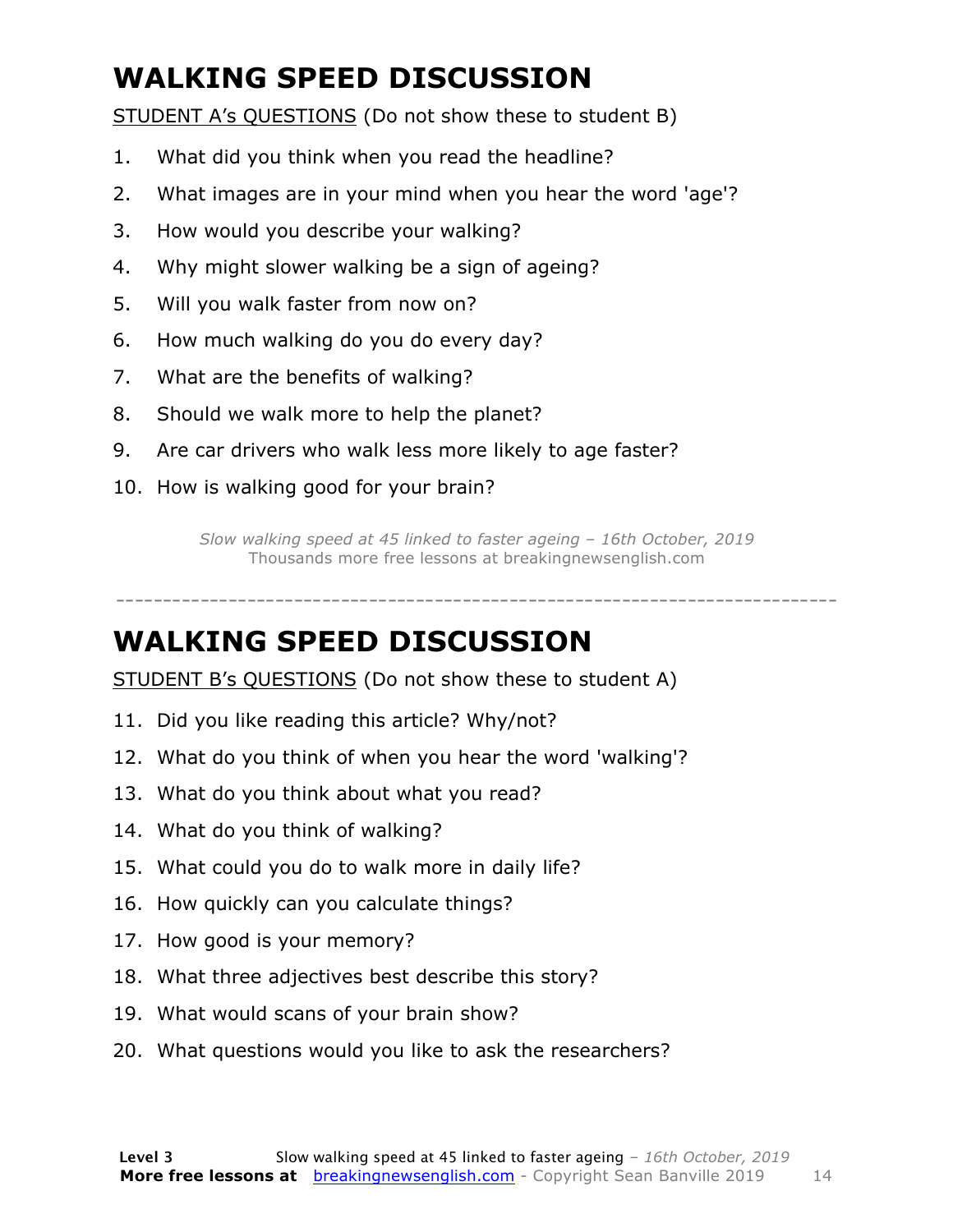### **DISCUSSION (Write your own questions)**

STUDENT A's QUESTIONS (Do not show these to student B)

| 1. |                                           |
|----|-------------------------------------------|
|    |                                           |
| 2. |                                           |
|    |                                           |
| 3. |                                           |
|    |                                           |
| 4. |                                           |
|    |                                           |
| 5. |                                           |
|    |                                           |
| 6. |                                           |
|    | Convright © breaking newsenglish com 2019 |

Copyright © breakingnewsenglish.com 2019

### **DISCUSSION (Write your own questions)**

STUDENT B's QUESTIONS (Do not show these to student A)

| 1. |                                                                                                                         |  |  |
|----|-------------------------------------------------------------------------------------------------------------------------|--|--|
|    |                                                                                                                         |  |  |
| 2. | <u> 1980 - Antonio Alemania, prima prestava postala de la provincia de la provincia de la provincia de la provincia</u> |  |  |
| 3. | <u> 1980 - Andrea Andrew Maria (h. 1980).</u>                                                                           |  |  |
|    |                                                                                                                         |  |  |
| 4. | <u> 1980 - Jan Barbara Barat, martin da basar da basar da basar da basar da basar da basar da basar da basar da b</u>   |  |  |
| 5. | <u> 1986 - Johann Stoff, deutscher Stoff und der Stoff und der Stoff und der Stoff und der Stoff und der Stoff und</u>  |  |  |
|    |                                                                                                                         |  |  |
| 6. |                                                                                                                         |  |  |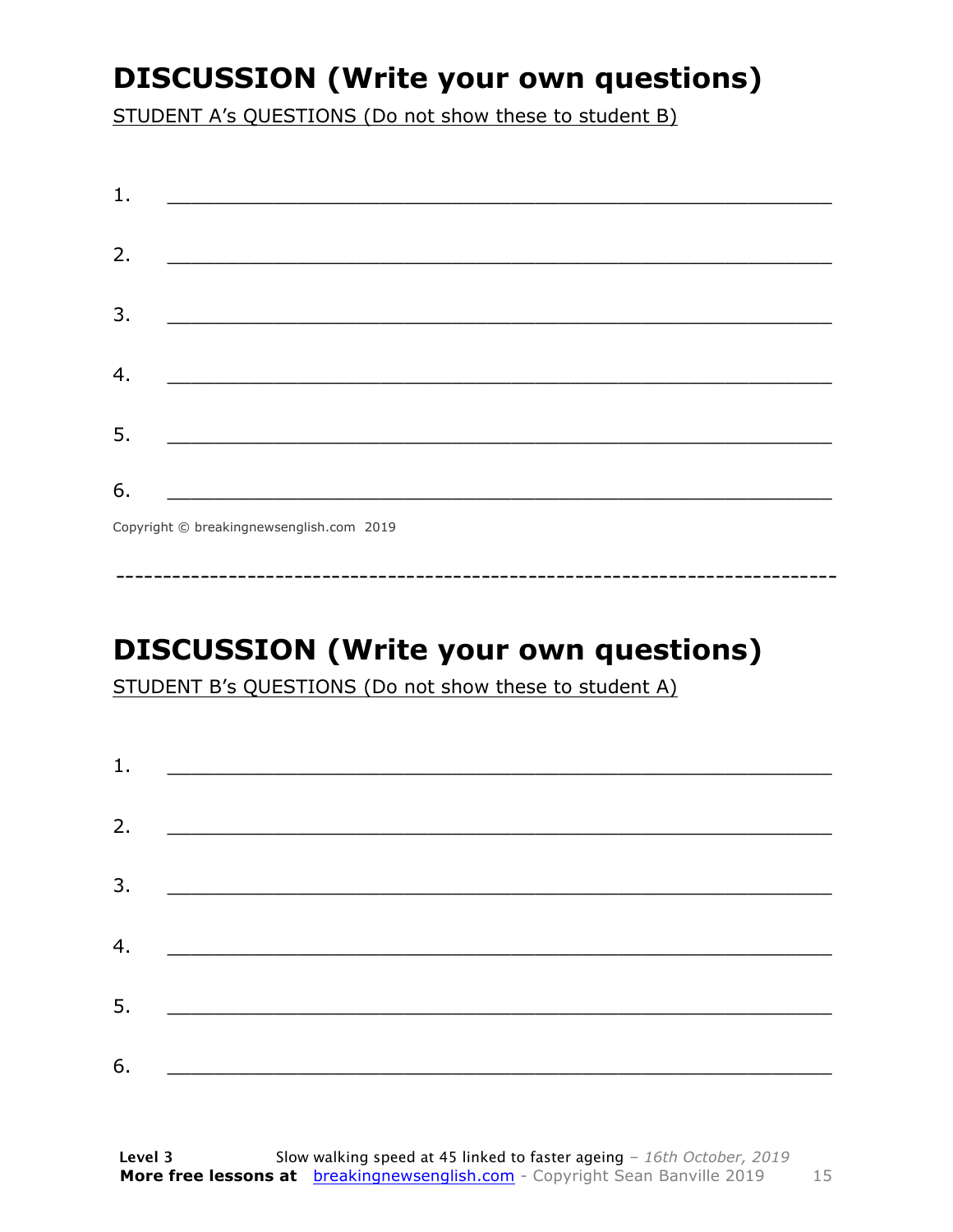### **LANGUAGE - CLOZE**

From https://breakingnewsenglish.com/1910/191016-walking-speed.html

New  $(1)$  shows that people who walk more slowly at the age of 45 may be more likely to age faster. Scientists said that slower walkers who are  $(2)$  \_\_\_\_\_ their forties and fifties could get older more (3) \_\_\_\_ than faster walkers. This ageing could be both physically and mentally. The scientists said walking speed could help doctors understand more about the age- $(4)$  \_\_\_\_ health problems that people have. Doctors already knew that older people who walked slowly were more likely to have health problems. They wanted to find  $(5)$  if this was the same for younger people. Researcher Terrie Moffitt said: "Doctors know that slow walkers in their 70s and 80s tend to die (6) \_\_\_\_ than fast walkers their same age."

The researchers (7) \_\_\_\_ a study and looked at test data of 904 people. The people in the tests had medical records of health checks from  $(8)$  their lives. For some participants, these records went back to when they were three years old. The researchers used (9) \_\_\_\_\_ on the intelligence of the participants. They looked at how quickly people could calculate things and how good their (10) \_\_\_\_\_ was. They also did tests on the participants at different walking speeds. The scientists asked the participants to say the alphabet  $(11)$  \_\_\_\_ walking at a normal speed and fast speed. They scanned the participants' brains and found that people who walked more slowly (12) \_\_\_\_\_ less brain activity while saying the alphabet.

#### **Put the correct words from the table below in the above article.**

| 1.  | (a) | researches | (b) | researched | (c) | researcher | (d) | research     |
|-----|-----|------------|-----|------------|-----|------------|-----|--------------|
| 2.  | (a) | as         | (b) | at         | (c) | on         | (d) | in           |
| 3.  | (a) | quicken    | (b) | quickly    | (c) | quickest   | (d) | quick        |
| 4.  | (a) | relation   | (b) | relates    | (c) | related    | (d) | relationship |
| 5.  | (a) | out        | (b) | up         | (c) | in         | (d) | of           |
| 6.  | (a) | sooner     | (b) | early      | (c) | fastest    | (d) | hurrying     |
| 7.  | (a) | narrated   | (b) | turned     | (c) | messaged   | (d) | conducted    |
| 8.  | (a) | throughout | (b) | thoroughly | (c) | thought    | (d) | though       |
| 9.  | (a) | dates      | (b) | data       | (c) | dating     | (d) | dateline     |
| 10. | (a) | memorial   | (b) | remember   | (c) | memory     | (d) | memorize     |
| 11. | (a) | what       | (b) | whether    | (c) | while      | (d) | why          |
| 12. | (a) | seen       | (b) | showed     | (c) | viewed     | (d) | looked       |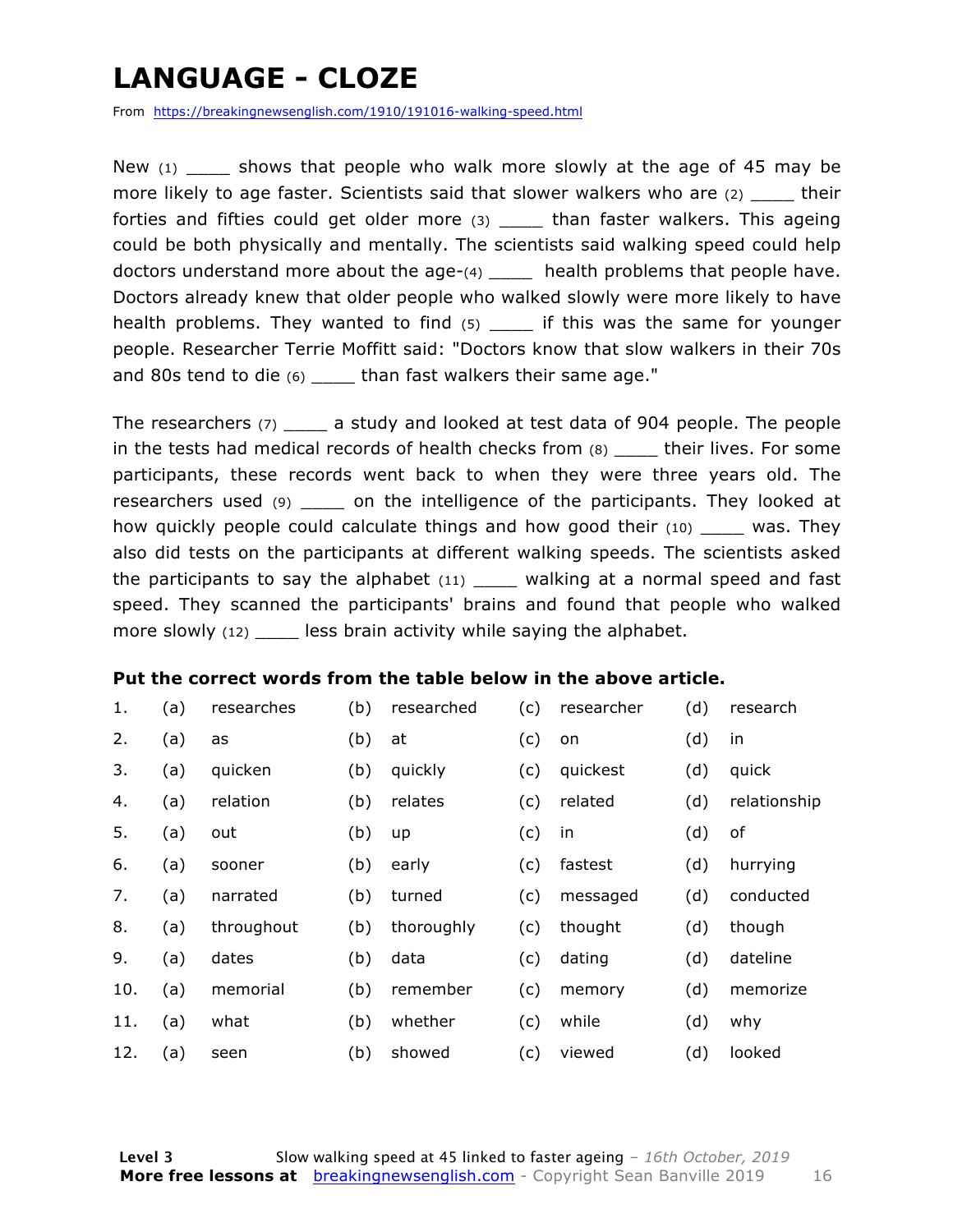### **SPELLING**

From https://breakingnewsenglish.com/1910/191016-walking-speed.html

#### **Paragraph 1**

- 1. new aescrrhe shows that
- 2. more keliyl to age faster
- 3. walkers who are in their stifoer
- 4. both ypahycisll and mentally
- 5. the age-teealdr health problems
- 6. tend to die ernoos

#### **Paragraph 2**

- 7. dudecocnt a study
- 8. laedmci records
- 9. rtuoghhuot their lives
- 10. data on the geeinitncell
- 11. how good their ymeomr was
- 12. while saying the hbplteaa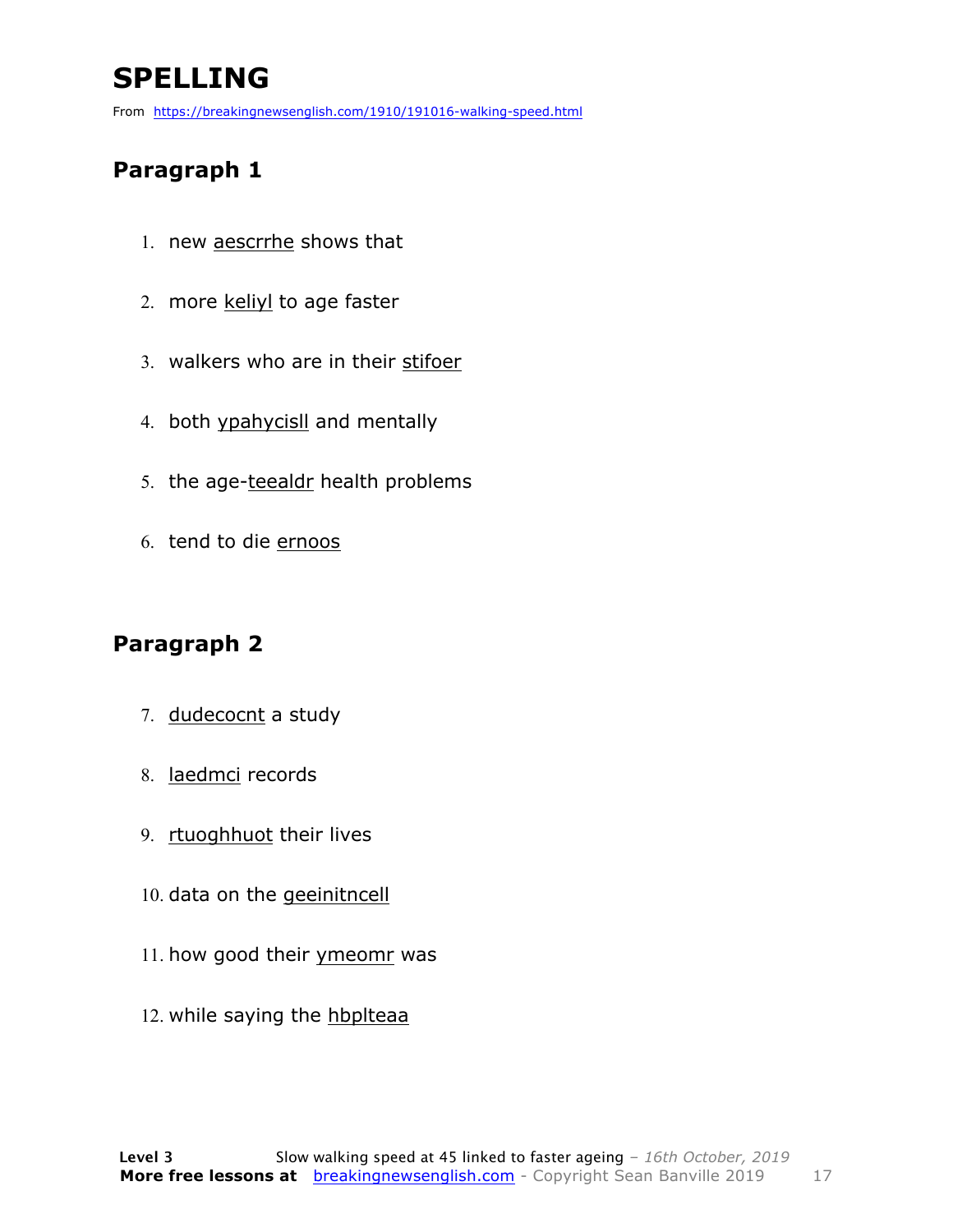### **PUT THE TEXT BACK TOGETHER**

From https://breakingnewsenglish.com/1910/191016-walking-speed.html

#### **Number these lines in the correct order.**

- ( ) walking at a normal speed and fast speed. They scanned the participants' brains and
- ( ) faster. Scientists said that slower walkers who are in their forties and fifties could get older more quickly than faster
- ( ) to find out if this was the same for younger people. Researcher Terrie Moffitt said: "Doctors know that slow walkers
- ( ) in their 70s and 80s tend to die sooner than fast walkers their same age."
- ( ) found that people who walked more slowly showed less brain activity while saying the alphabet.
- ( ) doctors understand more about the age-related health problems that people have. Doctors already knew
- ( ) that older people who walked slowly were more likely to have health problems. They wanted
- ( ) walkers. This ageing could be both physically and mentally. The scientists said walking speed could help
- ( ) at how quickly people could calculate things and how good their memory was. They also did tests on the participants
- ( *1* ) New research shows that people who walk more slowly at the age of 45 may be more likely to age
- ( ) back to when they were three years old. The researchers used data on the intelligence of the participants. They looked
- ( ) at different walking speeds. The scientists asked the participants to say the alphabet while
- ( ) records of health checks from throughout their lives. For some participants, these records went
- ( ) The researchers conducted a study and looked at test data of 904 people. The people in the tests had medical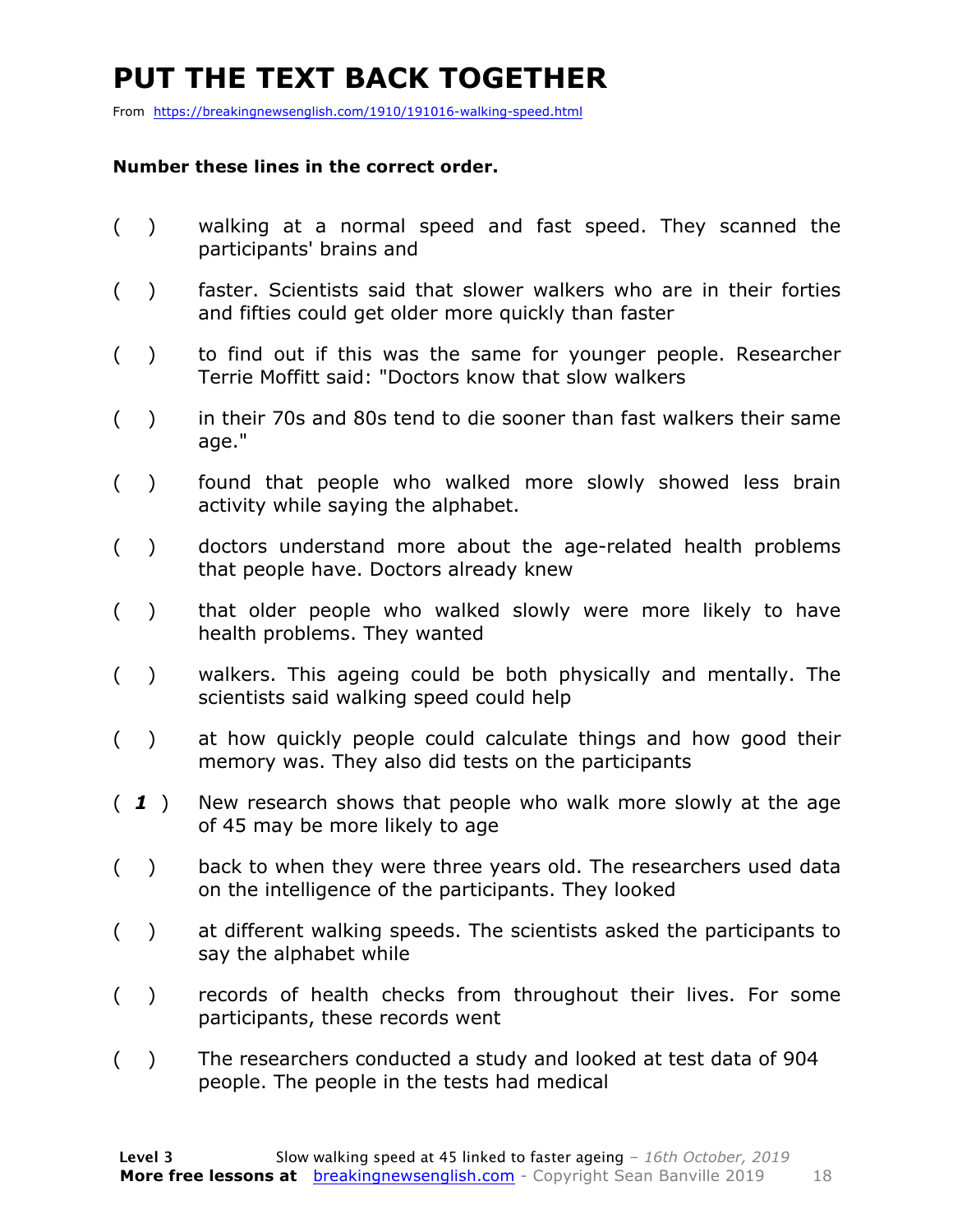#### **PUT THE WORDS IN THE RIGHT ORDER**

From https://breakingnewsenglish.com/1910/191016-walking-speed.html

1. in walkers Slower are their forties . who

2. more . help speed doctors understand could Walking

3. were likely to . who slowly more People walked

4. the if this was out Find same .

5. sooner same than walkers age . their fast Die

6. people records . medical tests The in the had

7. could quickly looked how at They people calculate .

8. walking different speeds . the at Tests participants on

9. the at speed . Say walking while normal alphabet

10. brain alphabet . Showed less the activity saying while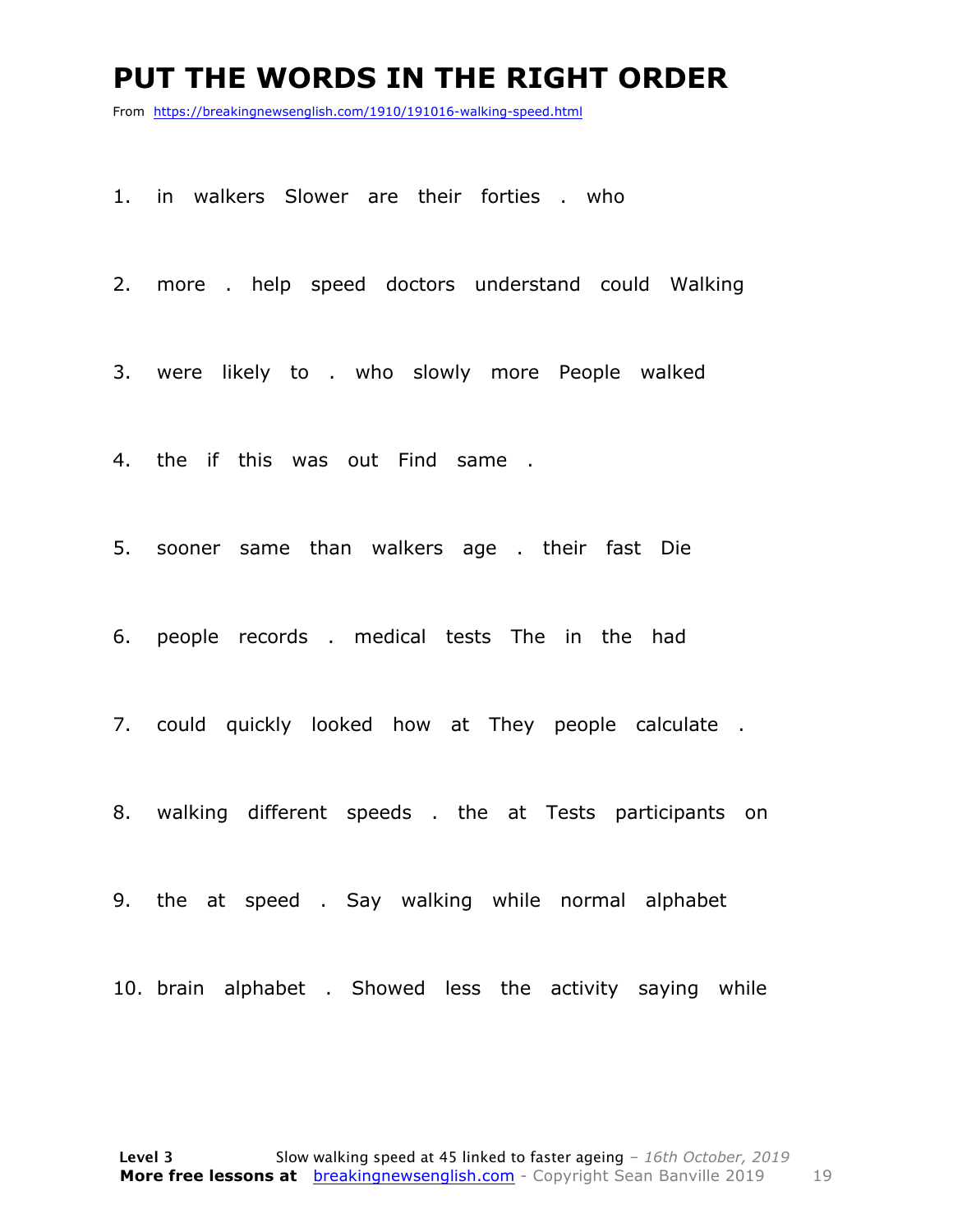### **CIRCLE THE CORRECT WORD (20 PAIRS)**

From https://breakingnewsenglish.com/1910/191016-walking-speed.html

New research shows that people who walk more *slow / slowly* at the age of 45 may be more likely to *age / ageing* faster. Scientists said that slower walkers who are in *them / their* forties and fifties could get older *most / more* quickly than faster walkers. This ageing could be *both / same* physically and *mentally / mental*. The scientists said walking speed could help doctors understand more about the age-related health problems that people *do / have*. Doctors already knew that older people who walked slowly were more *likely / liked* to have health problems. They wanted to find out if this was the *similar / same* for younger people. Researcher Terrie Moffitt said: "Doctors know that slow walkers in their 70s and 80s tend to die sooner *that / than* fast walkers their same age."

The researchers *conduct / conducted* a study and looked at test data *off / of* 904 people. The people in the tests had *medical / medically* records of health checks from *thorough / throughout* their lives. For some participants, these records went back to when they were three years *age / old*. The researchers used data on the intelligence of the participants. They looked at *what / how* quickly people could calculate things and how good their memory *be / was*. They also did tests on the participants at different walking speeds. The scientists asked the participants to *say / talk* the alphabet while walking at a normal speed and fast speed. They *scanned / scorned* the participants' brains and found that people who walked more slowly showed less brain activity while *saying / speaking* the alphabet.

#### **Talk about the connection between each pair of words in italics, and why the correct word is correct.**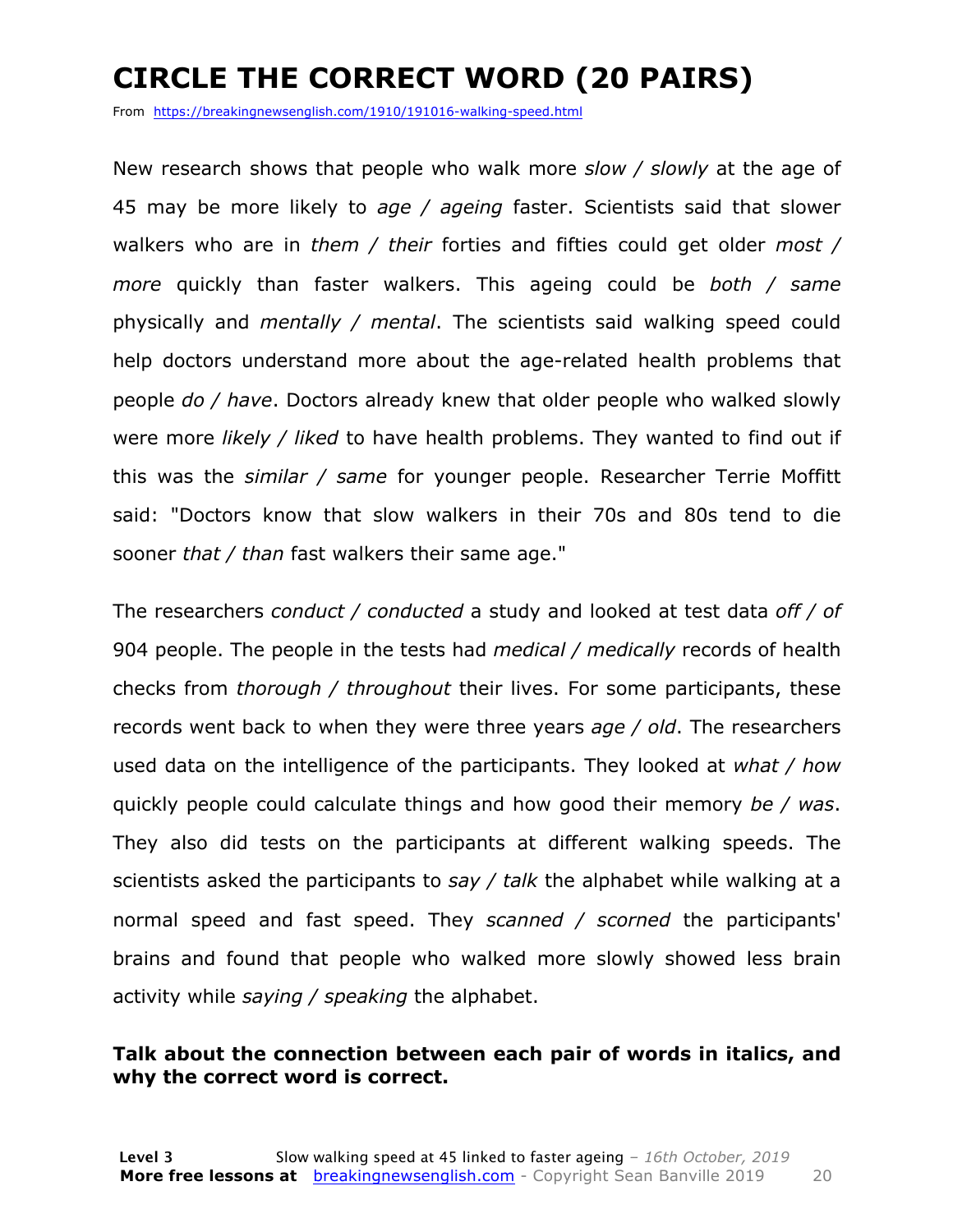### **INSERT THE VOWELS (a, e, i, o, u)**

From https://breakingnewsenglish.com/1910/191016-walking-speed.html

N\_w r\_s\_ **\_** r c h s h\_w s t h\_t p\_ **\_** p l\_ w h\_ w\_l k  $m_r$  s  $l_w$  l y t t  $h_{-}$  g  $f$  4 5  $m_v$  b  $m_r$  l  $k_l$ y t\_ \_g\_ f\_s t\_r . S c\_ **\_** n t\_s t s s\_ **\_** d t h\_t s l\_w\_r w\_l k\_r s w h\_ \_r\_ \_n t h\_ **\_** r f\_r t\_ **\_** s \_n d f\_f t\_ **\_** s c \_ **\_** l d g\_t \_l d\_r m\_r\_ q\_ **\_** c k l y t h\_n f\_s t\_r w\_l k\_r s . T h\_s \_g\_ **\_** n g c\_ **\_** l d b\_ b\_t h p h y s\_c\_l l y \_n d m\_n t\_l l y . T h\_ s c\_ **\_** n t\_s t s s\_ **\_** d w\_l k\_n g s p\_ **\_** d c\_ **\_** l d h\_l p d\_c t\_r s \_n d\_ r s t\_n d m\_r\_ \_b\_ **\_** t t h\_ \_g\_ - r\_l\_t\_d h\_ **\_** l t h p r\_b l\_m s t h\_t p \_ **\_** p l\_ h\_v\_. D\_c t\_r s \_l r\_ **\_** d y k n\_w t h\_t \_l d\_r p \_ **\_** p l\_ w h\_ w\_l k\_d s l\_w l y w\_r\_ m\_r\_ l\_k\_l y t\_ h\_v\_ h\_ **\_** l t h p r\_b l\_m s . T h\_y w\_n t\_d t\_ f\_n d \_ **\_** t \_f t h\_s w\_s t h\_ s\_m\_ f\_r y\_ **\_** n g\_r p\_ **\_** p l\_. R\_s\_ **\_** r c h\_r T\_r r\_ **\_** M\_f f\_t t s\_ **\_** d : " D\_c t\_r s k n\_w t h\_t s l\_w w\_l k\_r s \_n t h\_ **\_** r 7 0 s \_n d 8 0 s t\_n d t\_ d\_ **\_** s \_ **\_** n\_r t h\_n f\_ s t w\_l k\_r s t h\_ **\_**   $r = s_{m_1} - g_2$ . "

T h\_ r\_s\_ **\_** r c h\_r s c\_n d\_c t\_d \_ s t\_d y \_n d l\_ **\_** k\_d \_t t\_s t d\_t\_ \_f 9 0 4 p\_ **\_** p l\_. T h\_ p\_ **\_** p l\_ \_n t h\_ t\_s t s h\_d m\_d\_c\_l r\_c\_r d s \_f h\_ **\_** l t h c h\_c k s f r\_m t h r\_ **\_** g h\_ **\_** t t h\_ **\_** r l\_v\_s . F\_r s\_m\_  $p_r$  t\_c\_p\_n t s , t h\_s\_ r\_c\_r d s w\_n t b\_c k t\_ w h\_n t h\_y w\_r\_ t h r\_ **\_** y \_ **\_** r s \_l d . T h\_ r\_s\_ **\_** r c  $h_r s$   $_s_d$  d\_t\_ \_n t h\_ \_n t\_l l\_g\_n c\_ \_f t h\_ p\_r t\_c\_p\_n t s . T h\_y l\_ **\_** k\_d \_t h\_w q\_ **\_** c k l y p\_ **\_** p l\_ c\_ **\_** l d c\_l c\_l\_t\_ t h\_n g s \_n d h\_w g\_ **\_** d t h\_ **\_**   $r$  m\_m\_ry w\_s. Th\_y \_ls\_ d\_d t\_sts \_n th\_ p\_r t\_c\_p\_n t s \_t d\_f f\_r\_n t w\_l k\_n g s p\_ **\_** d s . T h\_ s c\_ **\_** n t\_s t s \_s k\_d t h\_ p\_r t\_c\_p\_n t s t\_ s\_y t h\_ \_l p h\_b\_t w h\_l\_ w\_l k\_n g \_t \_ n\_r m\_l s p\_ **\_** d \_n d f\_s t s p\_ **\_** d . T h\_y s c\_n n\_d t h\_ p\_r t\_c\_p\_n t s ' b r\_ **\_** n s \_n d f\_ **\_** n d t h\_t p\_ **\_** p l\_ w h\_ w\_l k\_d m\_r\_ s l\_w l y s h\_w \_d l\_s s b r\_ **\_** n \_c t\_v\_t y w  $h_l$  s\_y\_n g t  $h$  \_ l p  $h_l$  b\_t .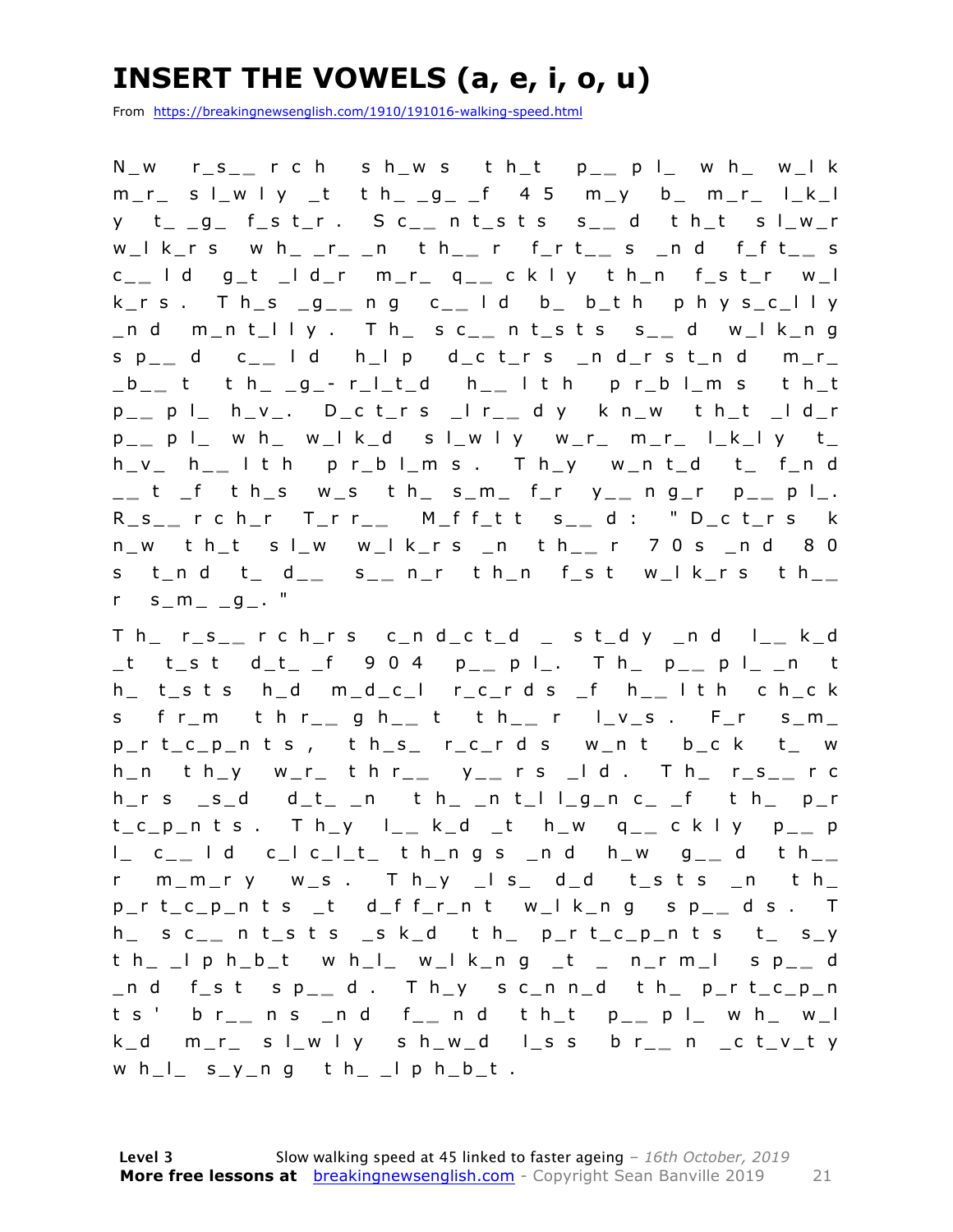#### **PUNCTUATE THE TEXT AND ADD CAPITALS**

From https://breakingnewsenglish.com/1910/191016-walking-speed.html

new research shows that people who walk more slowly at the age of 45 may be more likely to age faster scientists said that slower walkers who are in their forties and fifties could get older more quickly than faster walkers this ageing could be both physically and mentally the scientists said walking speed could help doctors understand more about the agerelated health problems that people have doctors already knew that older people who walked slowly were more likely to have health problems they wanted to find out if this was the same for younger people researcher terrie moffitt said doctors know that slow walkers in their 70s and 80s tend to die sooner than fast walkers their same age

the researchers conducted a study and looked at test data of 904 people the people in the tests had medical records of health checks from throughout their lives for some participants these records went back to when they were three years old the researchers used data on the intelligence of the participants they looked at how quickly people could calculate things and how good their memory was they also did tests on the participants at different walking speeds the scientists asked the participants to say the alphabet while walking at a normal speed and fast speed they scanned the participants brains and found that people who walked more slowly showed less brain activity while saying the alphabet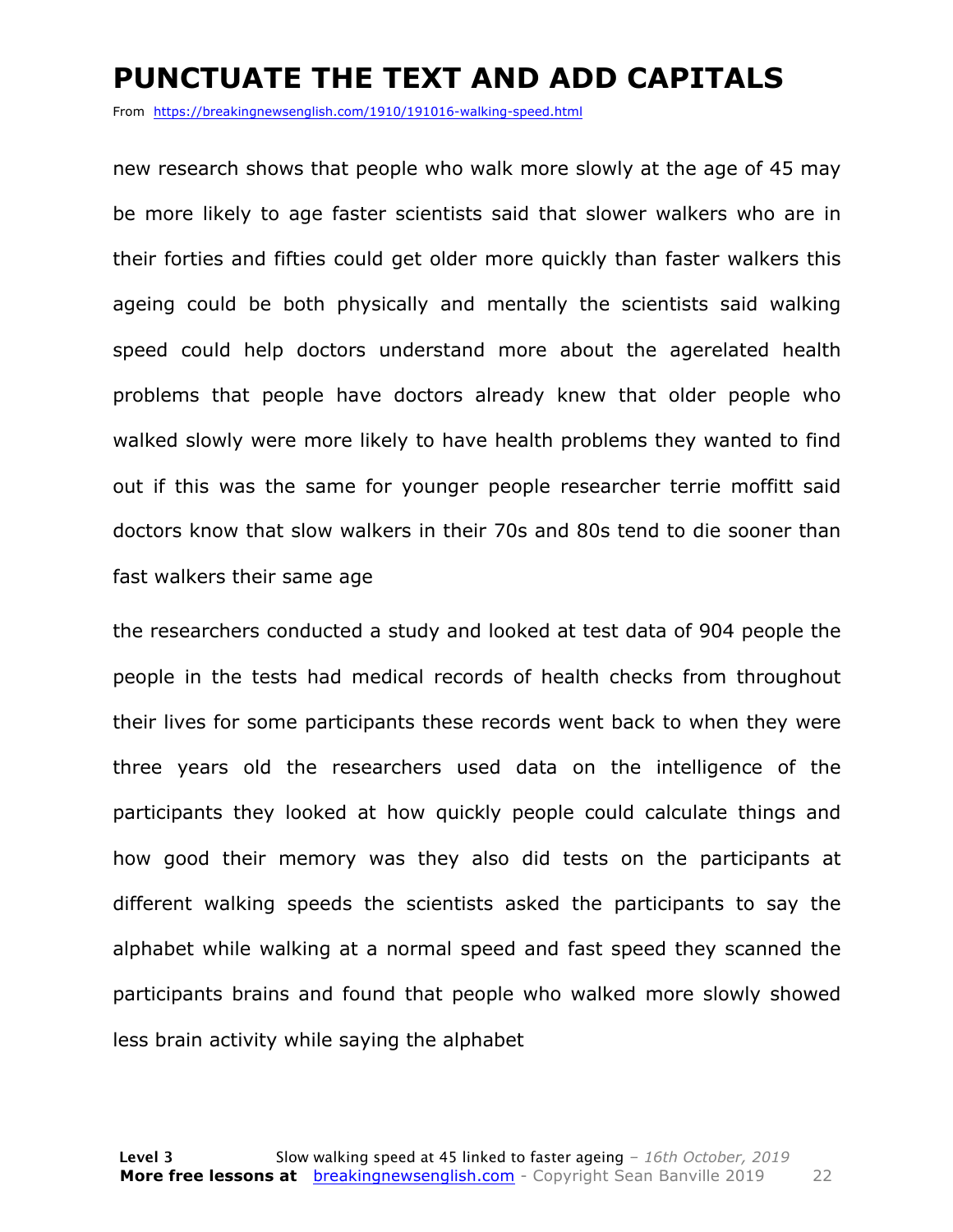## **PUT A SLASH ( / ) WHERE THE SPACES ARE**

From https://breakingnewsenglish.com/1910/191016-walking-speed.html

Newresearchshowsthatpeoplewhowalkmoreslowlyattheageof45ma ybemorelikelytoagefaster.Scientistssaidthatslowerwalkerswhoarei ntheirfortiesandfiftiescouldgetoldermorequicklythanfasterwalkers. Thisageingcouldbebothphysicallyandmentally.Thescientistssaidwal kingspeedcouldhelpdoctorsunderstandmoreabouttheage-relatedh ealthproblemsthatpeoplehave.Doctorsalreadyknewthatolderpeople whowalkedslowlyweremorelikelytohavehealthproblems.Theywante dtofindoutifthiswasthesameforyoungerpeople.ResearcherTerrieMof fittsaid:"Doctorsknowthatslowwalkersintheir70sand80stendtodies oonerthanfastwalkerstheirsameage."Theresearchersconductedast udyandlookedattestdataof904people.Thepeopleinthetestshadmedi calrecordsofhealthchecksfromthroughouttheirlives.Forsomepartici pants,theserecordswentbacktowhentheywerethreeyearsold.Theres earchersuseddataontheintelligenceoftheparticipants.Theylookedat howquicklypeoplecouldcalculatethingsandhowgoodtheirmemorywa s.Theyalsodidtestsontheparticipantsatdifferentwalkingspeeds.Thes cientistsaskedtheparticipantstosaythealphabetwhilewalkingatanor malspeedandfastspeed.Theyscannedtheparticipants'brainsandfoun dthatpeoplewhowalkedmoreslowlyshowedlessbrainactivitywhilesa yingthealphabet.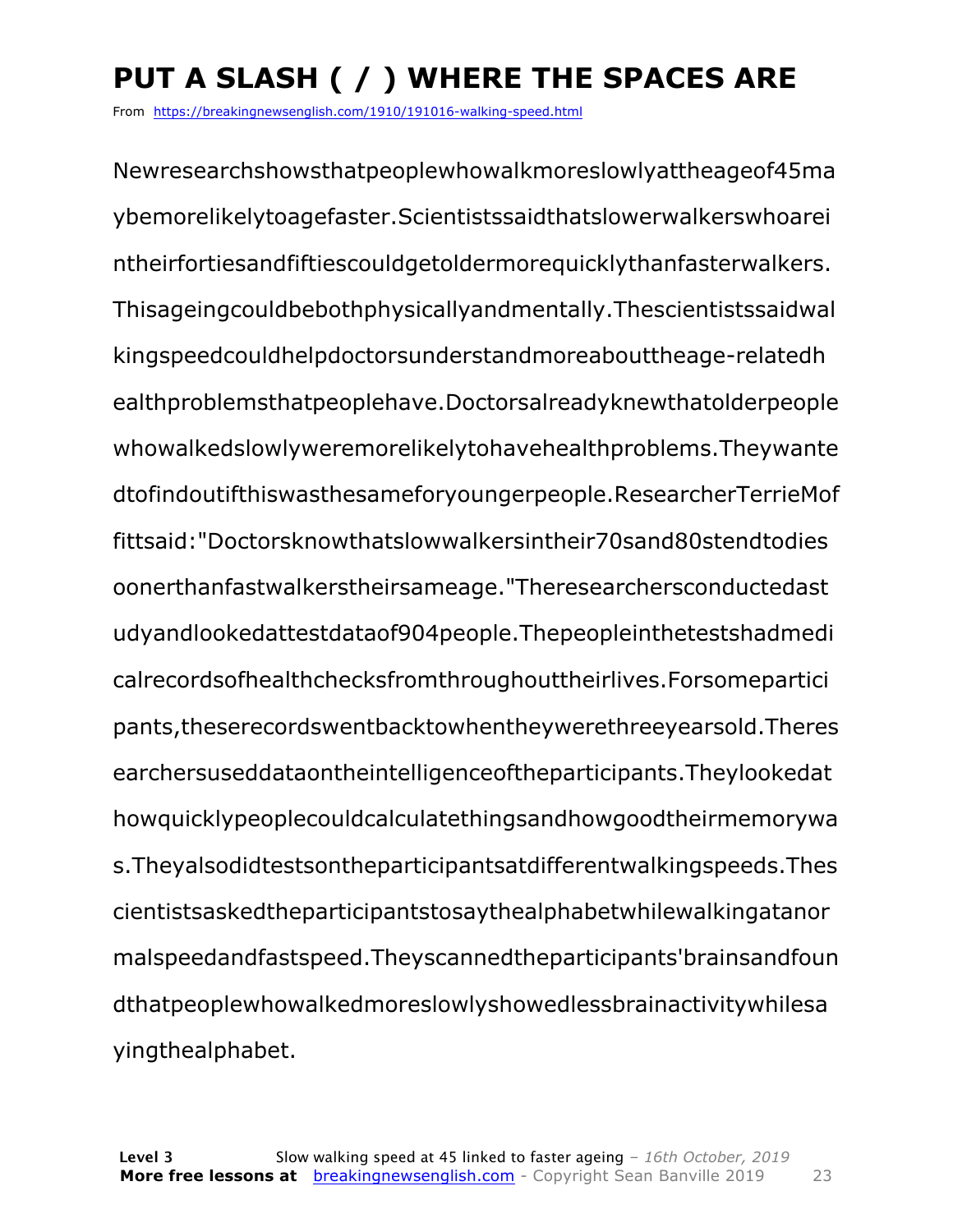### **FREE WRITING**

From https://breakingnewsenglish.com/1910/191016-walking-speed.html

Write about walking speed for 10 minutes. Comment on your partner's paper.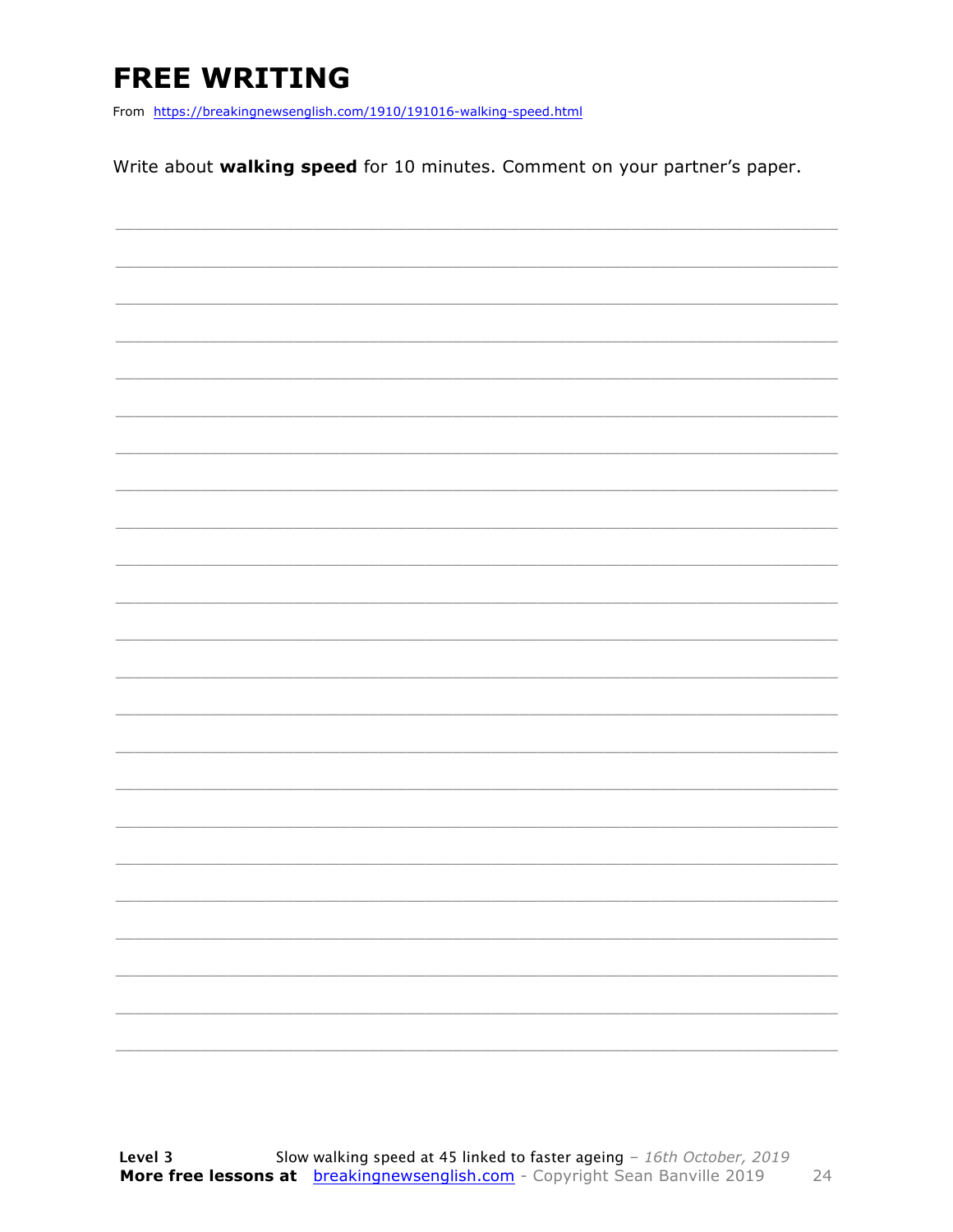### **ACADEMIC WRITING**

From https://breakingnewsenglish.com/1910/191016-walking-speed.html

Walking speed has no effect on how fast we age. Discuss.

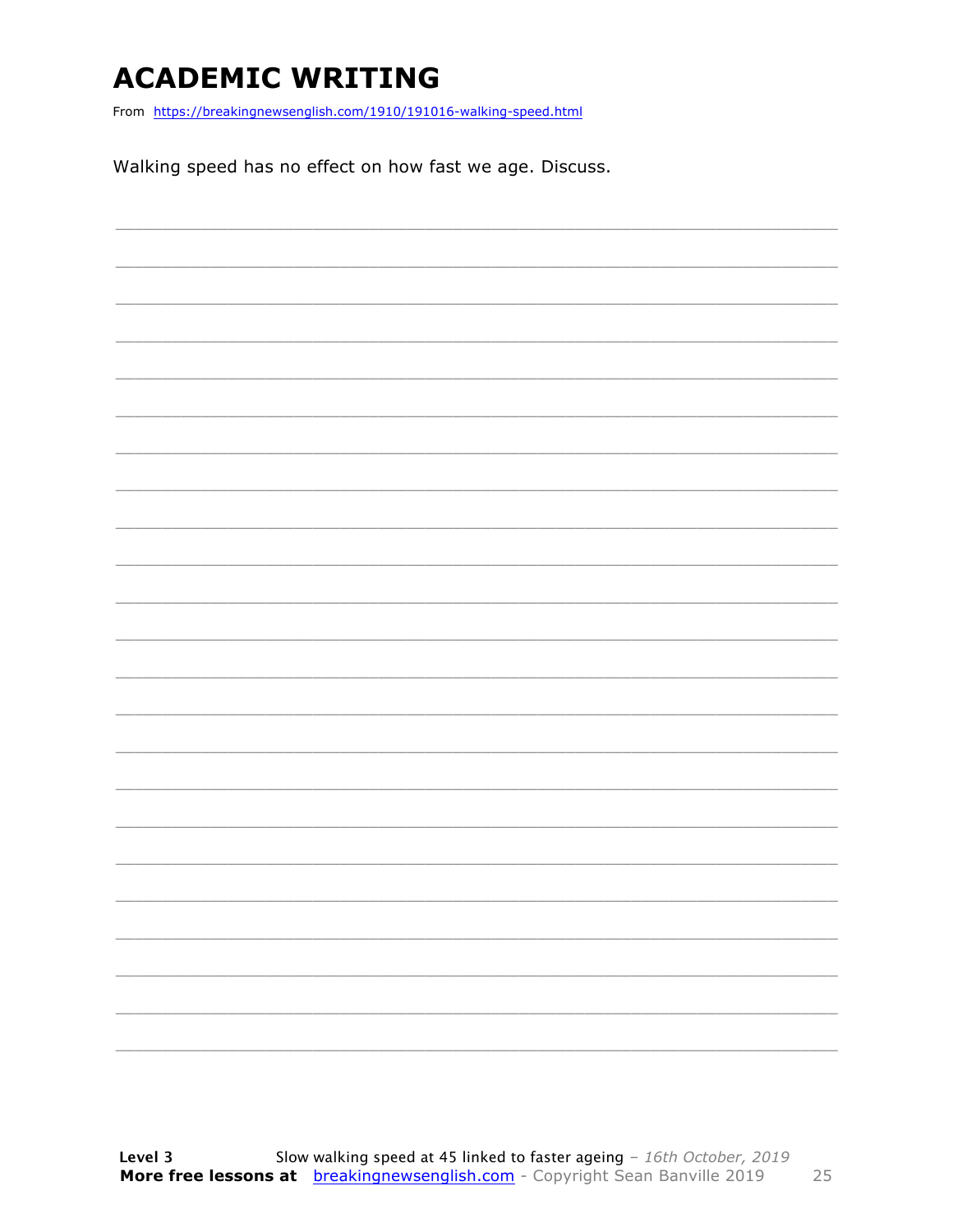#### **HOMEWORK**

**1. VOCABULARY EXTENSION:** Choose several of the words from the text. Use a dictionary or Google's search field (or another search engine) to build up more associations / collocations of each word.

**2. INTERNET:** Search the Internet and find out more about this news story. Share what you discover with your partner(s) in the next lesson.

**3. WALKING SPEED:** Make a poster about walking speed. Show your work to your classmates in the next lesson. Did you all have similar things?

**4. AGEING:** Write a magazine article about everyone having to do something every day to slow down ageing. Include imaginary interviews with people who are for and against this.

Read what you wrote to your classmates in the next lesson. Write down any new words and expressions you hear from your partner(s).

**5. WHAT HAPPENED NEXT?** Write a newspaper article about the next stage in this news story. Read what you wrote to your classmates in the next lesson. Give each other feedback on your articles.

**6. LETTER:** Write a letter to an expert on walking speed. Ask him/her three questions about it. Give him/her three of your opinions on walking. Read your letter to your partner(s) in your next lesson. Your partner(s) will answer your questions.